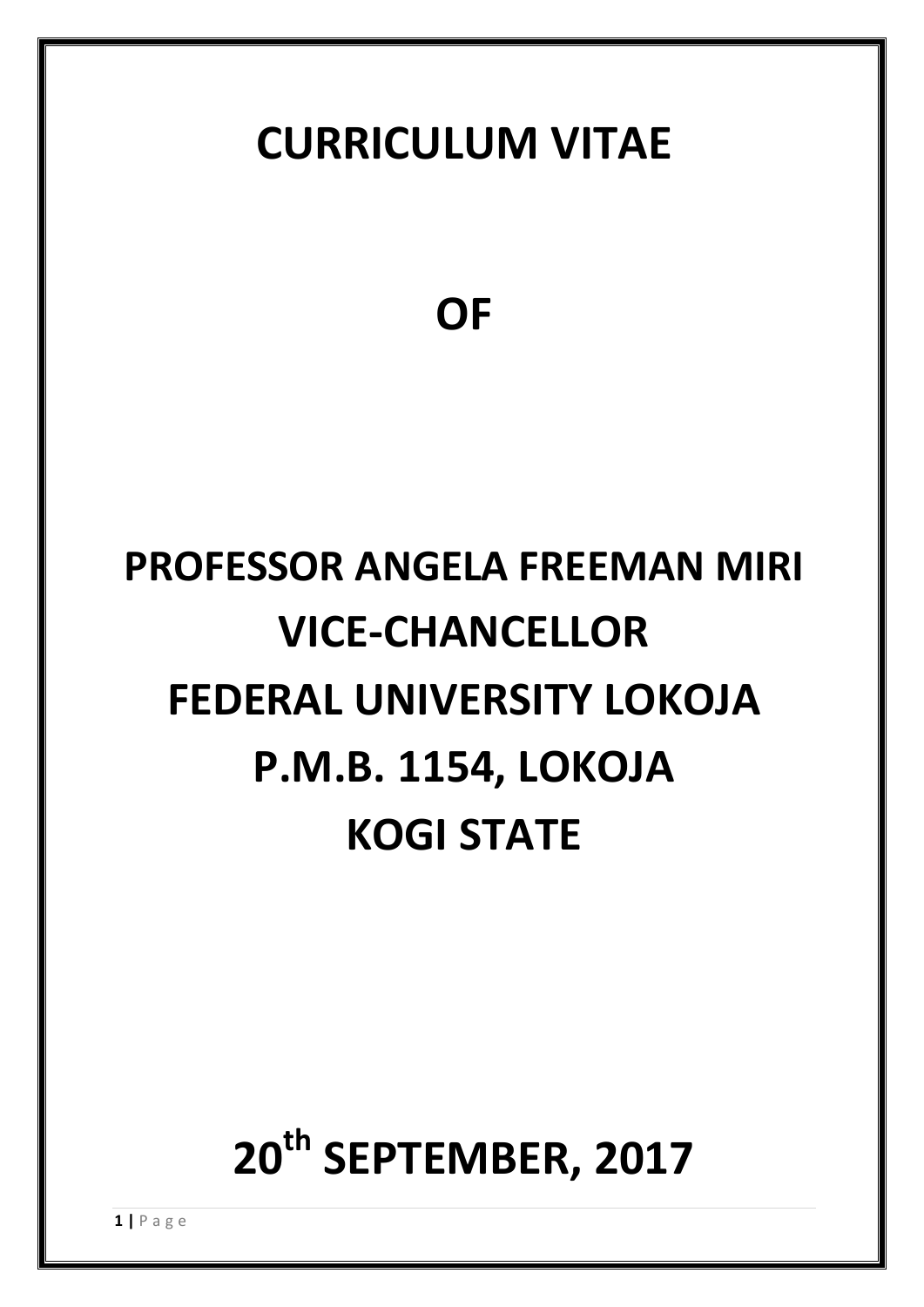# **CURRICULUM VITAE**

#### **A. PERSONAL DATA**

| (i) NAME IN FULL:     | MIRI, ANGELA FREEMAN (PROFESSOR)                    |
|-----------------------|-----------------------------------------------------|
| (ii) DATE OF BIRTH:   | $22^{ND}$ AUGUST, 1959                              |
| (iii) PLACE OF BIRTH: | LARDANG/KWA, QUA'AN-PAN L.G.A.                      |
| (iv) NATIONALITY:     | NIGERIAN                                            |
| (v) STATE OF ORIGIN:  | PLATEAU STATE                                       |
| (vi) MARITAL STATUS:  | <b>MARRIED</b>                                      |
|                       | (vii) NUMBER OF CHILDREN: TWO: AGES 32 AND 30 YEARS |

#### **B. INSTITUTIONS ATTENDED WITH DATES/UNIVERSITY EDUCATION.**

- 1. Government Girls" Secondary School, Shendam, Plateau State from January, 1973 – June, 1977.
- 2. School of Preliminary Studies, (SPS) Keffi, Plateau State (Now in Nasarawa State), January, 1978 – 1979.
- 3. University of Maiduguri, Maiduguri, Borno State, from October, 1979 August, 1982.
- 4. National Youth Service Corps, Kano State, August, 1982 October, 1983.
- 5. University of Jos, Jos Nigeria, 1984 1987/1988 1997.
- 6. University of Jos, Jos Nigeria, 2002 2003.

## **C. ACADEMIC QUALIFICATIONS OBTAINED WITH DATES.**

- 1. 1977. West African School Certificate (WASC).
- 2. 1979. Interim Joint Matriculation Board (I.J.M.B).
- 3. 1982. B.A. Hons. (English), 2nd CLASS UPPER DIVISION.
- 4. 1988. M.A. (Literature in English), University of Jos Nigeria.
- 5. 1997. PhD. (Literature in English), University of Jos Nigeria.
- 6. 2003. Advance Diploma in Law, Security and Conflict Management (ADLSCM).

#### **D. AREAS OF SPECIALIZATION.**

- i. African and English Literatures (Oral and Written).
- ii. Gender Studies.
- iii. Creative Writing.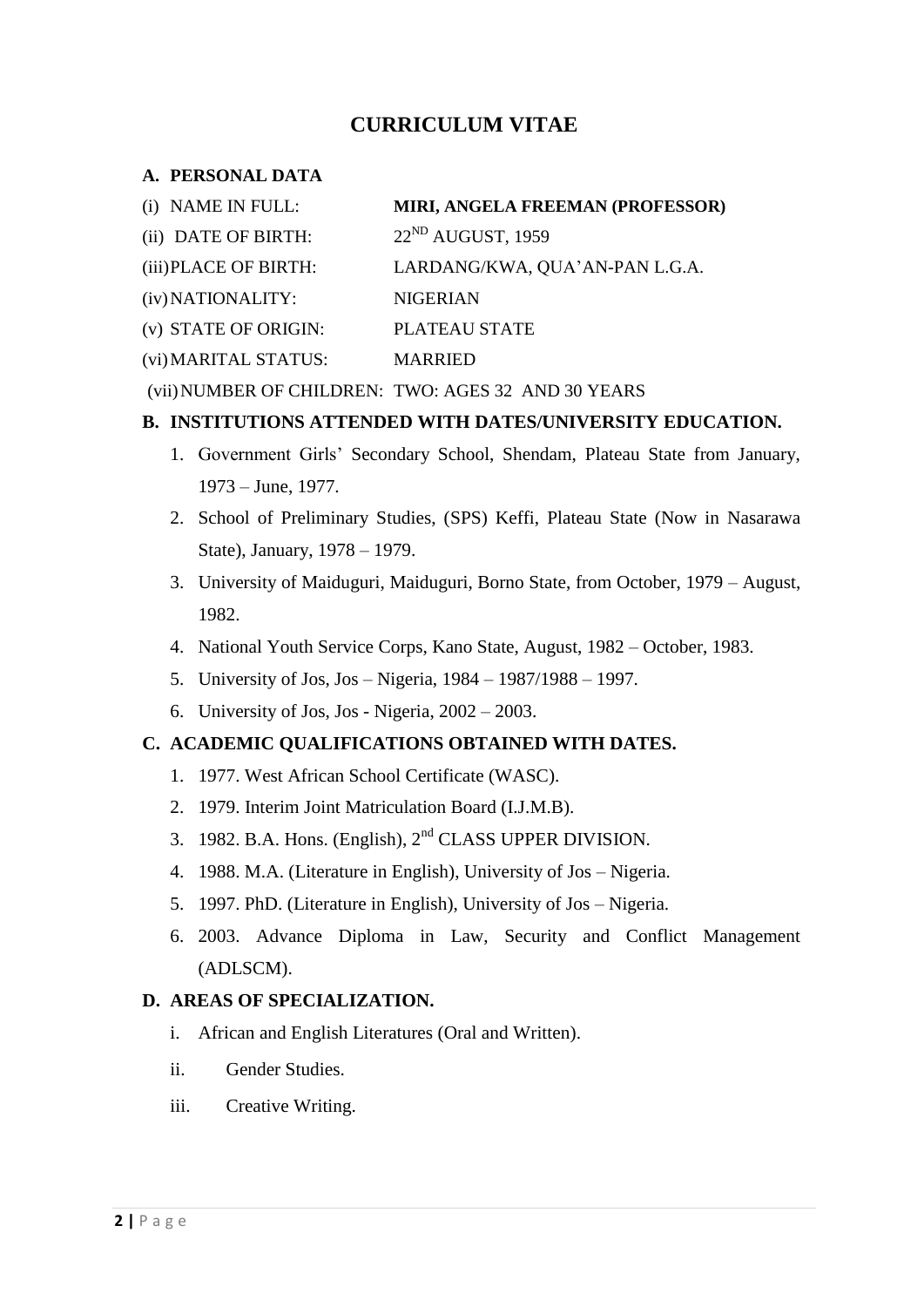#### (vi). **CURRENT CONTACT ADDRESS:**

Vice-Chancellor"s Office Federal University Lokoja, PMB 1154 Lokoja, Adankolo Campus, Lokoja.

#### [mirianaman@yahoo.com](mailto:mirianaman@yahoo.com)

vc\_office@fulokoja.edu.ng

(v). **PERMANENT ADDRESS:** St. Patrick"s Catholic Church,

Lardang, Kwa District, Qua"an-Pan LGA.

Plateau State.

(viii) **PRESENT JOB STATUS, DESCRIPTION/SALARY:** VICE-CHANCELLOR/PROFESSOR OF ENGLISH (ORAL LITERATURE)

# (ix) **DATE OF FIRST APPOINTMENT**:  $11^{TH}$  NOVEMBER, 1985

(x) DATE OF CONFIRMATION:  $10^{TH}$  NOVEMBER, 1987

(xi) **DATE OF LAST PROMOTION**: 1<sup>ST</sup> OCTOBER, 2007

#### **E. ADMINISTRATIVE/WORK EXPERIENCE/RESPONSIBILITIES:**

#### **(i) WITHIN THE UNIVERSITY**

- 1. Departmental Admissions Officer, 1989/90 and 1990/91. I performed this role in the 1995/96, 1996/97 and the 1997/98 sessions, respectively.
- 2. 400 Level Coordinator and Students" Advisor respectively.
- 3. A Representative of the Faculty of Arts at the Faculty of Pharmaceutical Science from 1990 – 1992.
- 4. Have been the Hall Warden for Female Hostel (Village) 1992/93 and 1993/94 and (Abuja Hostel) 1994 – 1998.
- 5. Member of the Students" Welfare Committee (1992 1998).
- 6. Member of the Committee for Screening Student"s Clubs and Associations (1994 – 1996).
- 7. Have saved on the Committee for "Academic Brief" in the Academic Planning Division (1993 – 1996).
- 8. Research on SEXUAL HARASSMENT IN THE UNIVERSITY OF JOS for the Academic Planning Division (1994 – 1996).
- 9. Member, Departmental Committee on Examination Malpractice, 1997.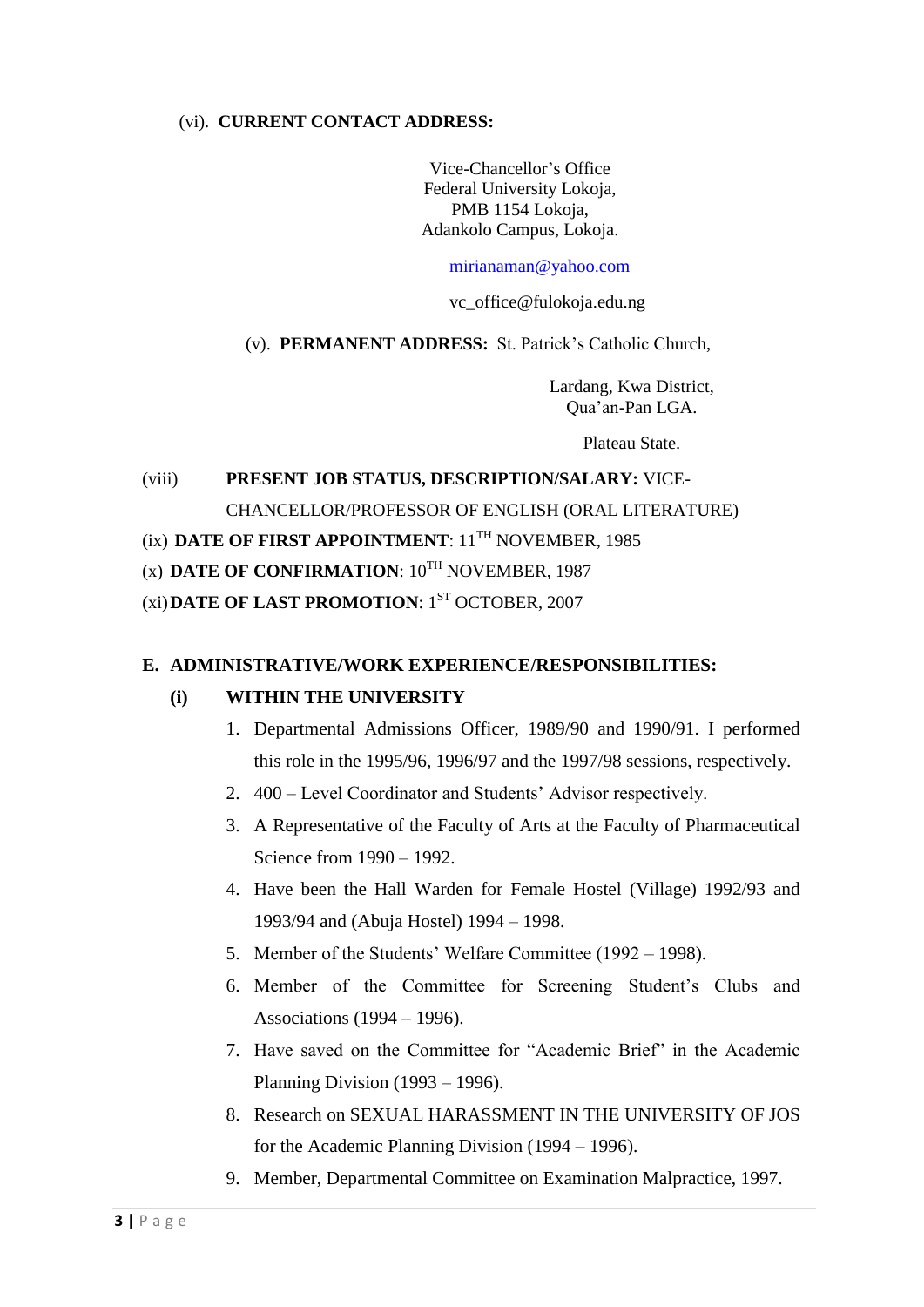- 10. Currently, Chairman, Faculty of Arts Senior Staff Common Room Committee.
- 11. Member, University of Jos Strategic Planning Implementation Committee (1999 – 2007)
- 12. Member, University of Jos Senate Special Admission Committee (2000).
- 13. Representative of the Faculty of Arts on the Board of the Centre for Continuing Education, University of Jos, 2002.
- 14. Member, Council/Senate" Senior Staff Disciplinary Committee, 2004.
- 15. Associate Professor, Department of English, University of Jos, Jos, 1st October,  $2004 - 1$ <sup>st</sup> October, 2007.
- 16. Acting Head of Department of English, University of Jos from 11<sup>th</sup> October, 2004 – 2007.
- 17. Member, 2<sup>nd</sup> Cycle Strategic Planning Implementation Committee, 2006  $-2007$ .
- 18. Elected Representative of Senate to the Academic Board of the Centre for Continuing Education,  $7<sup>th</sup>$  February, 2007 – August, 2007.
- 19. Appointed Vice-Chancellor Federal University Lokoja,  $11<sup>th</sup>$  February, 2016 – To Date.

#### **(ii) OUTSIDE THE UNIVERSITY**

- 1. Teacher Government Secondary School, Shendam from June November, 1979.
- 2. Vacation Worker High Court of Justice, Jos from June to October, 1980.
- 3. Vacation Worker Radio Plateau Jos, Now Plateau Radio Television Corporation (PRTVC) as a Producer from June – October, 1981.
- 4. N.Y.S.C Teacher Kano State College of Education, Kano in 1982 83.
- 5. Information Officer Ministry of Information and Social Development, Plateau State from October, 1983 – September, 1985 from where I joined the services of the University of Jos in November, 1985.
- 6. Member of an Investigative Panel into the Plateau State Universal Basic Education Board (SUBEB), 2007.
- 7. Member of an Administrative Investigative Panel to the Plateau State University, Bokkos, 2007 – 2008.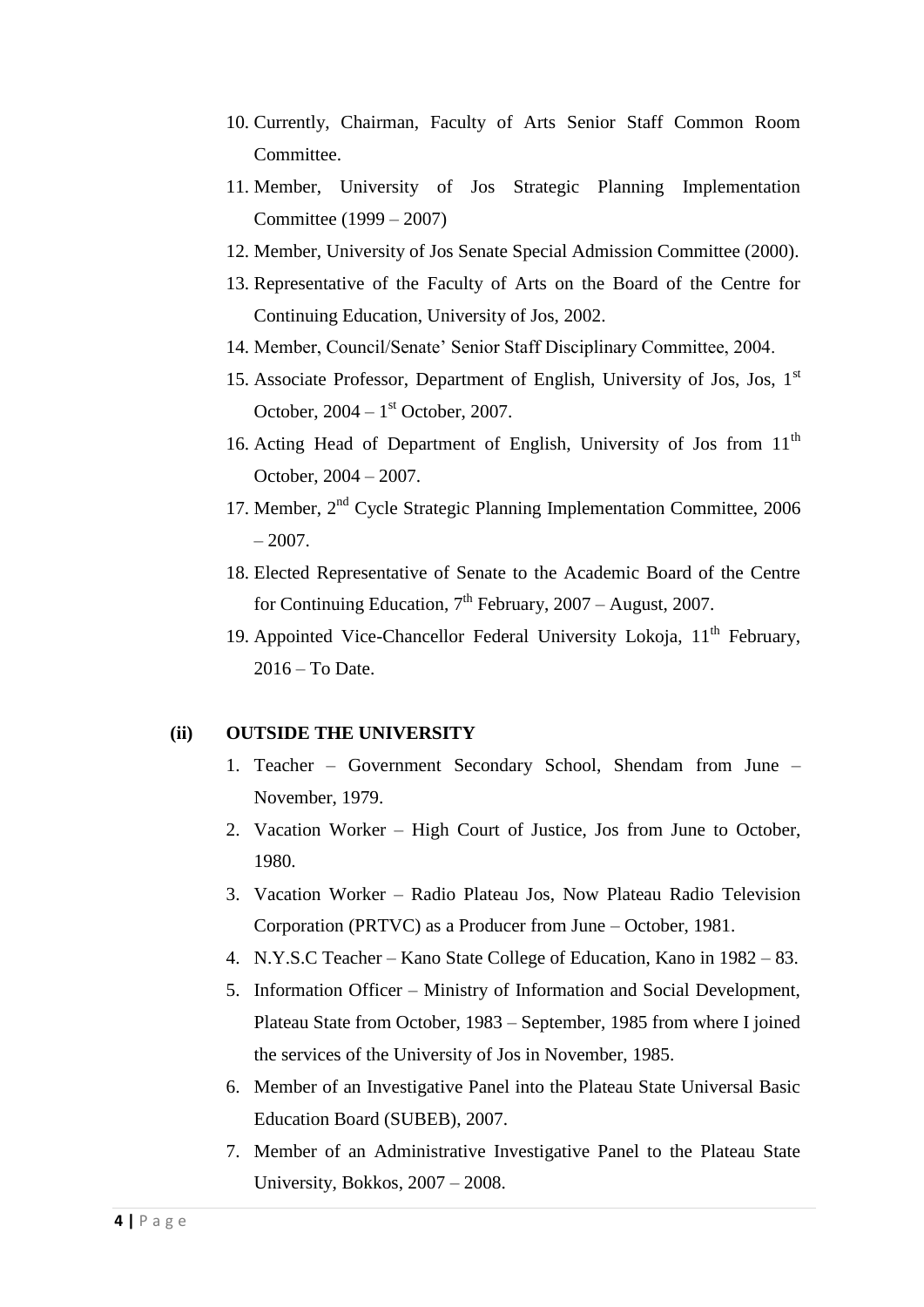- 8. Honourable Commissioner for Health 2007 2009
- 9. Honourable Commissioner for Education 2009 2011
- 10. Member, Plateau State Executive Council 2007-2011
- 11. Member, Plateau State Strategic Planning Committee, 2007 2008.
- 12. Member, Plateau State Tenders Board, 2007 2011.
- 13. Member, Presidential Task Team on Education, Jan. 2011 May, 2011.
- 14. Member of the Jury of the Nigerian Liquefied Natural Gas (NLNG) Literary Competition 2012.
- 15. Member of the Committee on the Nigerian Centenary Book project, Plateau State, 2012-2013.
- 16. Chairman, Governing Council of the Plateau State Polytechnic, Heipang, Barkin Ladi, Plateau State.
- 17. Currently the Vice-Chancellor of Federal University Lokoja, Kogi State.

# **F. DETAILS OF TEACHING EXPERIENCE AND SUPERVISION AT THE UNIVERSITY LEVEL.**

# **G. SUPERVISON OF UNDERGRADUATE PROJECTS AND POSTGRADUATE THESES:**

I have taught and supervised undergraduate projects since 1987 to the present and Postgraduate Theses since 1997 to present date.

2005, Appointed PhD Internal Examiner by the Postgraduate School, University of Jos in respect of some PhD Candidates in the Department.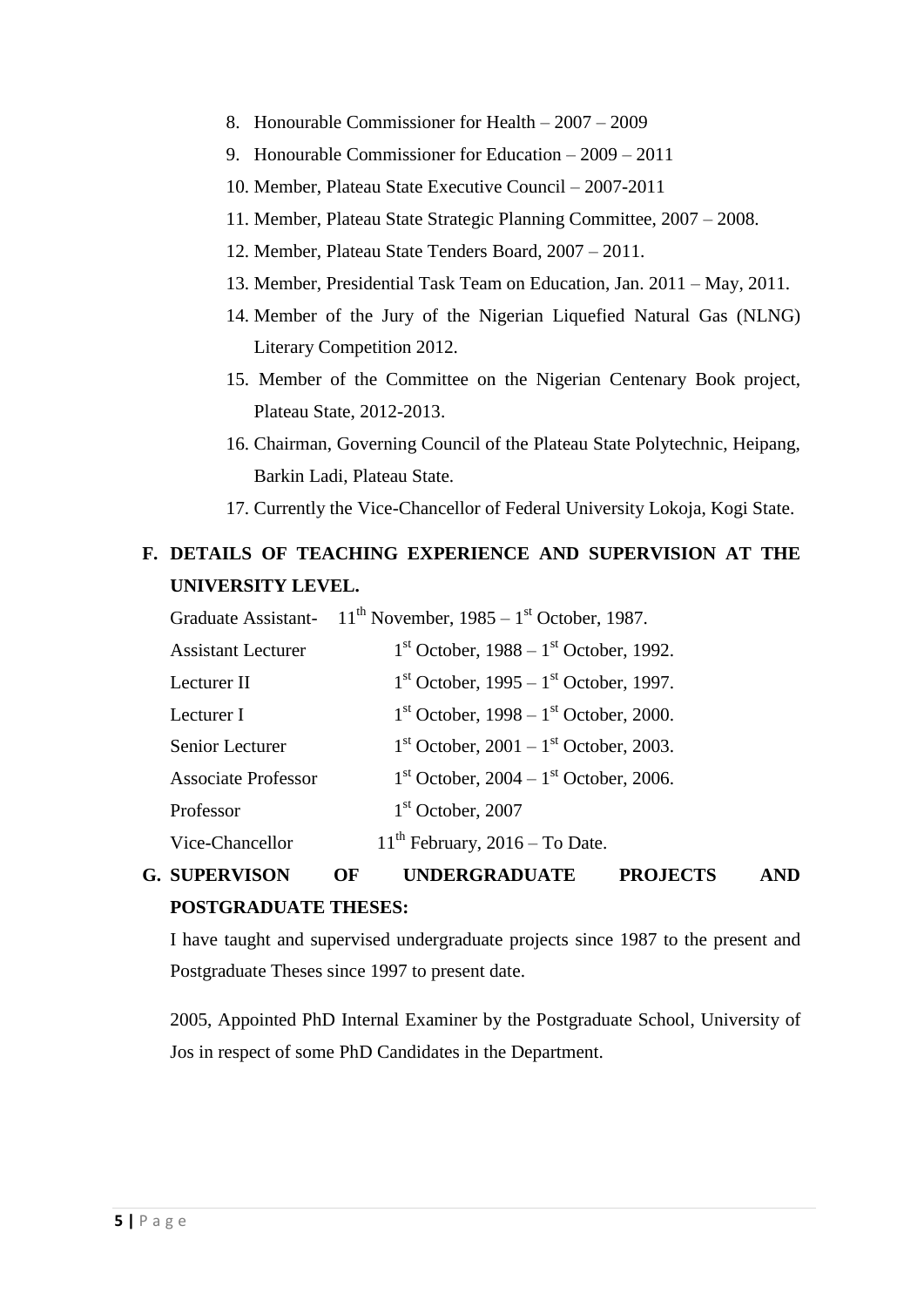# **H. ACADEMIC APPOINTMENTS IN OTHER UNIVERSITIES AND SIMILAR INSTITUTIONS.**

- 1. 1998 2001. Appointed External Examiner for Masters Programme, Department of Modern European Languages, (MEL) Usmanu Danfodiyo University, Sokoto (UDUS).
- 2. 2003 2005. Reappointed External Examiner for both under and Postgraduate Programmes, Department of Modern European Languages (MEL) Usmanu Danfodiyo University, Sokoto (UDUS).
- 3. 2005. Reappointed External Examiner for M.A & PhD Programmes, Department of Modern European Languages, (MEL) Usmanu Danfodiyo University, Sokoto (UDUS).

The following are some of the Externally Assessed Masters Dissertations and PhD Theses:

- i. Nasiru Abdullahi Birnin Kebbi M.A (ADM. No. FAIS/296) Poetry as a Weapon of Struggle for Liberation: **"A Study of some Selected Poems of Dennis Brutus and Oswald Mtshali" July, 1998.**
- ii. Mohammed Dan Hassan Jega M.A (ADM. NO. FAIS/297), **Aspects of Igbo Tradition in Selected Novels of Chinua Achebe,** April, 1999.
- iii. Mohammed Tahir Mallam M.A (ADM. NO. FAIS/288), **Aspects of Philosophical Influences on William Wordworth's Poetry,** February, 2000.
- iv. Bayo E. Joseph M.A, **A Comparative Study of the Greek and African Conception of the Tragic**, February, 2000.
- v. Maimuna M. Bala M.A, **William Golding's Lord of the Flies As a Bildungsroman**, December, 2000.
- vi. Yakubu Mohammed Attai M.A (ADM. NO. FAIS/21105007),
	- **Language in Literature and Literature in Language: Examples of Chinua Achebe's Things Fall Apart and Ngugi Wa Thiongo's "Petals of Blood",** December, 2000.
- vii. Malami, Abdullahi Maiyama M.A (ADM. NO. FAIS/MEL/309), **The Image of the African Woman in Mariama Ba's So Long A Letter,**  September, 2001.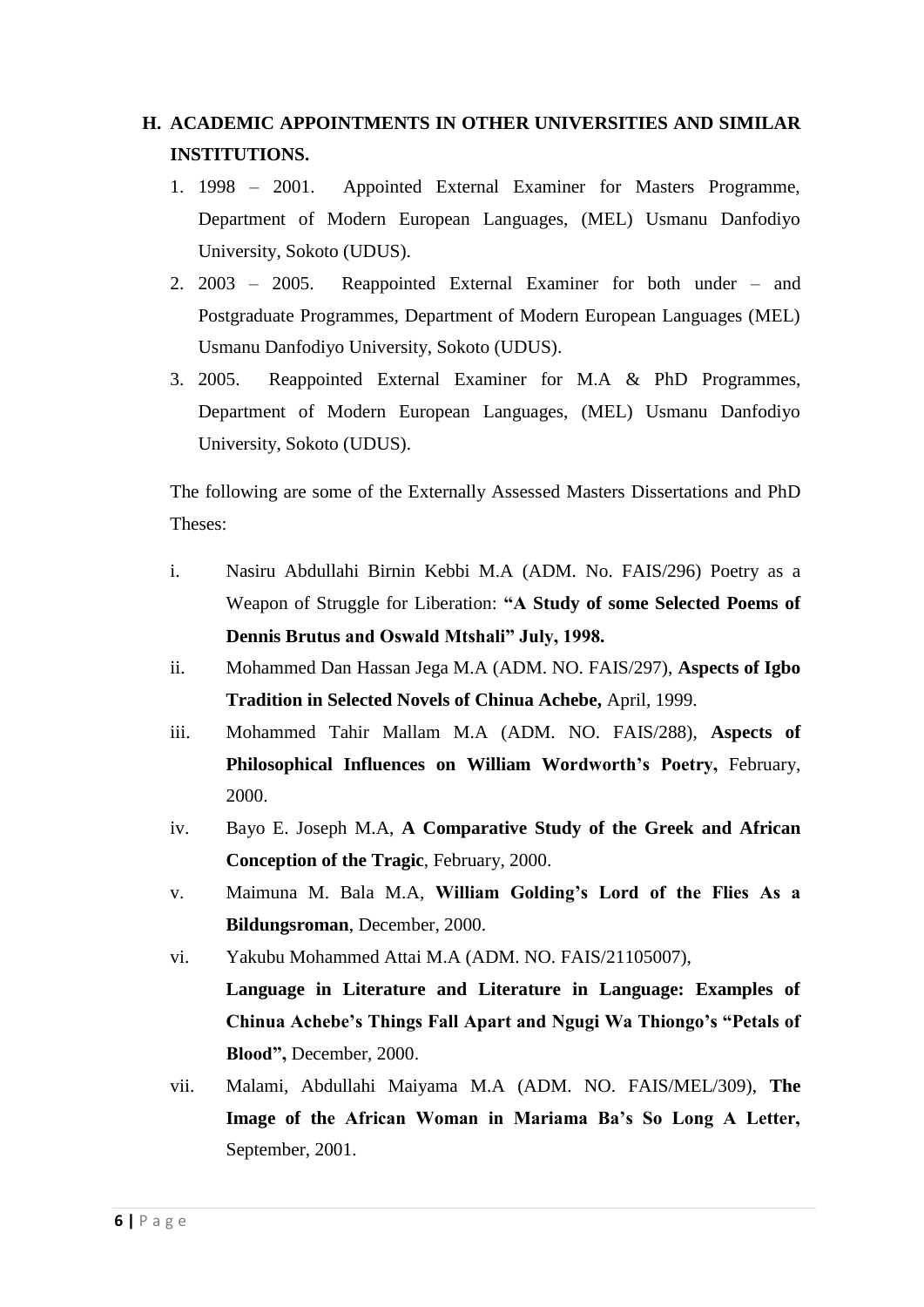- viii. Christiana Omotayo Dalumo M.A (ADM. NO. 9821105004), Cultural Relativism in Achebe"s **Arrow of God** and Amadi"s **The Concubine.**
- ix. Mohammed Aminu Mode PhD (ADM. NO. 0031105001) "a Stylistic Study of Hausa Towns" Kirari (Epithets)". March, 2005.
- 4. Appointed a Resource Person in **Literature in English** by the JOINT ADMISSIONS AND MATRICULATION BOARD (JAMB), 1998.
- 5. Appointed a Resource Person in **Literature in English** and **Communication Skills** by Nigerian Institute of Journalism Jos Campus, 1999.
- 6. Appointed a Member of the **Board of Governors** of International Centre for Gender and Social Research **(INTER-GENDER)** Rayfield, Jos, Plateau State, 2004.
- 7. Appointed Co-Editor of POETCRIT-**An International Journal devoted to criticism, contemporary poetry and English Literature** Maranda India October  $29<sup>th</sup>$ , 2004.

## **I. EDITORIAL APPOINTMENTS.**

- 1. 1997. Appointed Co-Editor of (LECAPS) 4<sup>th</sup> Book of Readings **ENGLISH TEACHING IMPROVEMENT** Vol. 1 **LECAPS (NIGERIA) LTD.**  Educational and Self-Improvement Consultancy Services.
- 2. 1997. Co-Editor of **Jos Journal of Humanities (JOSUGA)**.
- 3. 1999. Co-Editor of **Humanities:** Journal of General Studies.
- 4. 2000. Appointed Co-Editor of **The Nigerian Standard.**
- 5. 2006. Appointed to the Editorial Board of ITF Human Resource Development Journal – Human Capital by the Management of Industrial Training Fund (ITF).

# **J. BOOKS EDITED/REVIEWED.**

- i. 1998. "The Clarion Call" by Aston Jatau.
- ii. 1999. "From A Heart of Harmattan" by Timothy Abrak Lekwot.
- iii. 2000. "We Celebrate you" by Halima Jeptau and
- iv. 2000. "Studies in Literary Terms for Secondary, College and University Students" by Joseph K. Olatunbosun.
- v. 2001. "Sword of the Spirit" by Aston Jatau.
- vi. 2001. "Memorial/Remembrance Service, A Christian Perspective"by Josiah S. Fajin.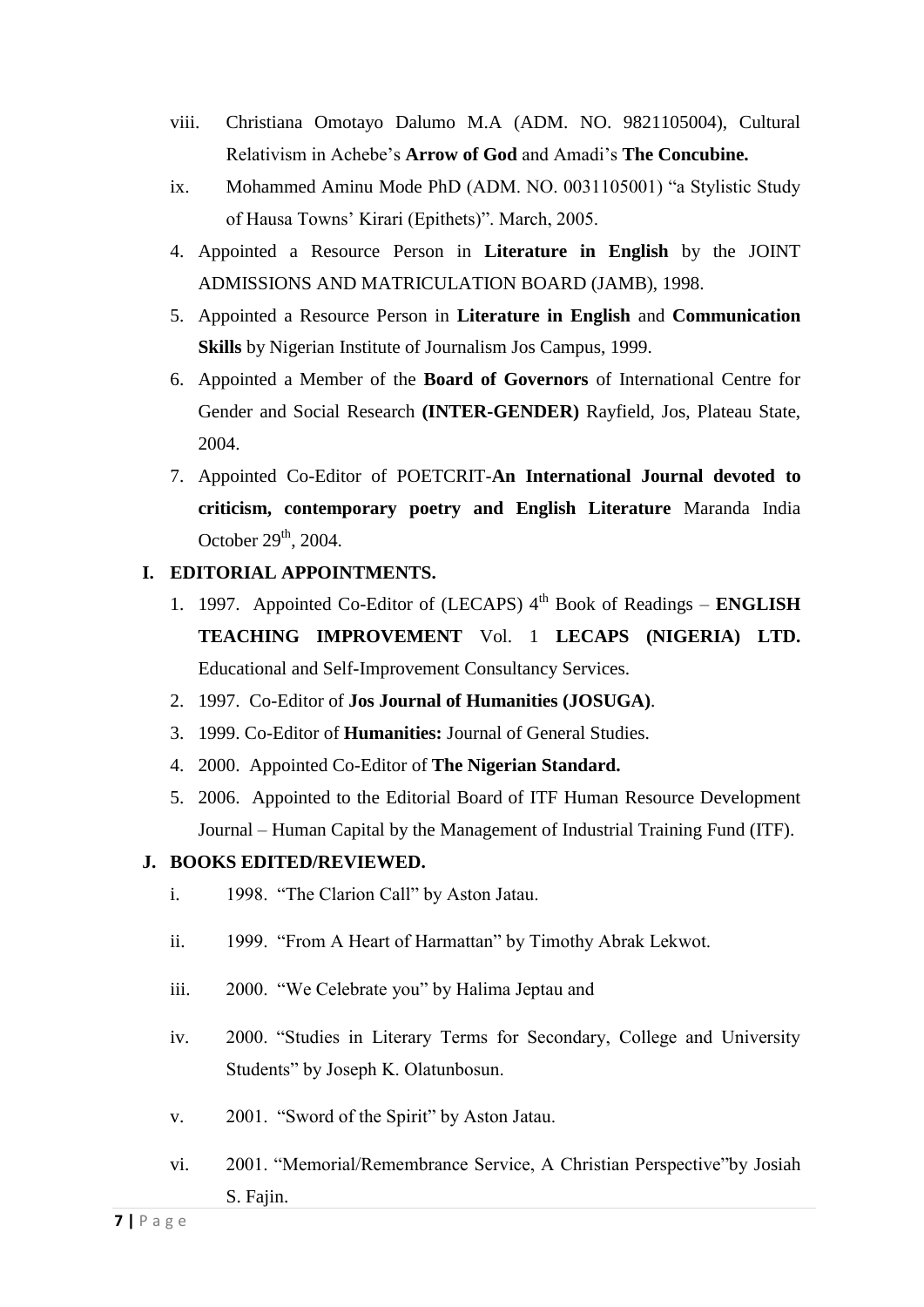- vii. 2002. "Nigeria My Country" by Onwoicho Agbo.
- viii. 2004. Tarok Proverbs in Context by Dr. Isaac Lar and Godswill Dandam.
- ix. 2004. "Cracks in Diamonds" by George Owobi.
- x. 2004. "Health Education and Communication Strategies: A Practical Approach for Community-Based Health Practitioners and Rural Health Workers"
- xi. 2007. "Overcoming the Storm" by Martin Senwan.
- xii. 2016. "My Oddessy" by Miskoom Lawrence Buenyen.

#### **K. TECHNICAL REPORT.**

- 1. 1991. A participant at the Technical Workshop which drew up the Curriculum for the teaching of the Use of English Course in all Nigerian Federal Universities and Colleges of Technology and the Polytechnics held at the Conference Centre, University of Ibadan, Ibadan.
- 2. 1994/95. A Contributor to the Technical Report of the Committee for Screening Students" Clubs and Associations.
- 3. 1995. A Member of the Technical Committee on the Alleged Missing JAMB Admission letters in the Department of English.
- 4. 1995. A Member of the Technical Committee on Alleged Alterations of Examinations Results in the Department of English

#### **L. ON-GOING WORKS/RESEARCHES IN PROGRESS.**

- 1. "Cultural Background to the English Poetic Tradition: Classicism, Hebraism and other mythologies".
- 2. Nigerian Women Poets: An Anthology (A Book Project).
- 3. African Traditional Female Poetry (A Book Project).
- 4. The Church and the Problem of Ethnicity in Nigeria (A Book Project).
- 5. Flora Nwapa and the Womanist Ideology: A Re-reading of Efuru and Idu (A Book Project).
- 6. Zaynab Alkali from A Woman"s Viewpoint (A Book Project).
- 7. Mernyang Satire (Se-Chan): A Device for Social Change (A Book Project).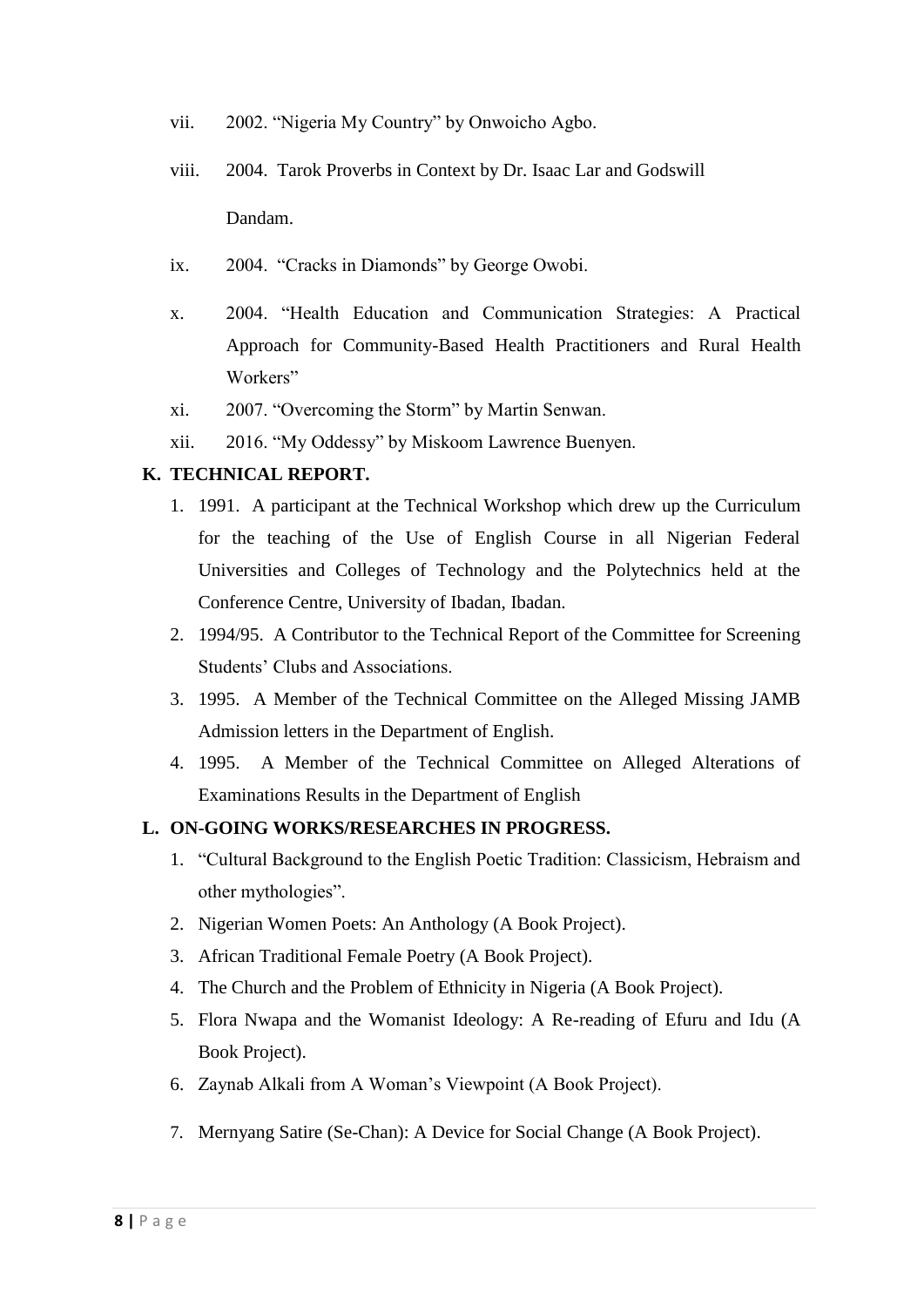# **M. MEMBERSHIP OF LEARNED SOCIETIES/ASSOCIATIONS AND PROFESSIONAL BODIES.**

A registered and financial member of the following National and International learned or professional societies.

#### **(I) NATIONAL ASSOCIATIONS.**

- 1. The Literary Society of Nigeria (LSN).
- 2. The Association of Nigerian Authors (ANA) and the Treasurer of its Plateau State Chapter (1989 – 2003).
- 3. The Nigerian Folklore Society (NFS).
- 4. National Association of Women Academics (NAWACS) and its National Director of Research (1998 – date).
- 5. Nigerian Association for the Study of Religions (NASR).
- 6. WRITA Women Writers of Nigeria.
- 7. Gender Network of Nigeria.
- 8. Nigerian Academy of Letters

#### **(II)INTERNATIONAL ASSOCIATIONS.**

- 1. International Society of African Folklore.
- 2. Association of African Women for Research and Development (AAWARD).
- 3. The International Museum Society.
- 4. International Association for the Study of African Language Literature.
- 5. International Society for the Study of African Oral Literature (ISOLA).
- 6. Association of Commonwealth University Women in Higher Education (ACUWHE).

#### **N. SCHOLARSHIPS.**

1978 – 1979 Plateau State Government Scholarship Award, SPS, Keffi.

1979 – 1982 Plateau State Government Scholarship Award, University of Maiduguri.

1995 – 1996 University of Jos Senate Research Grant Award for Academic Research.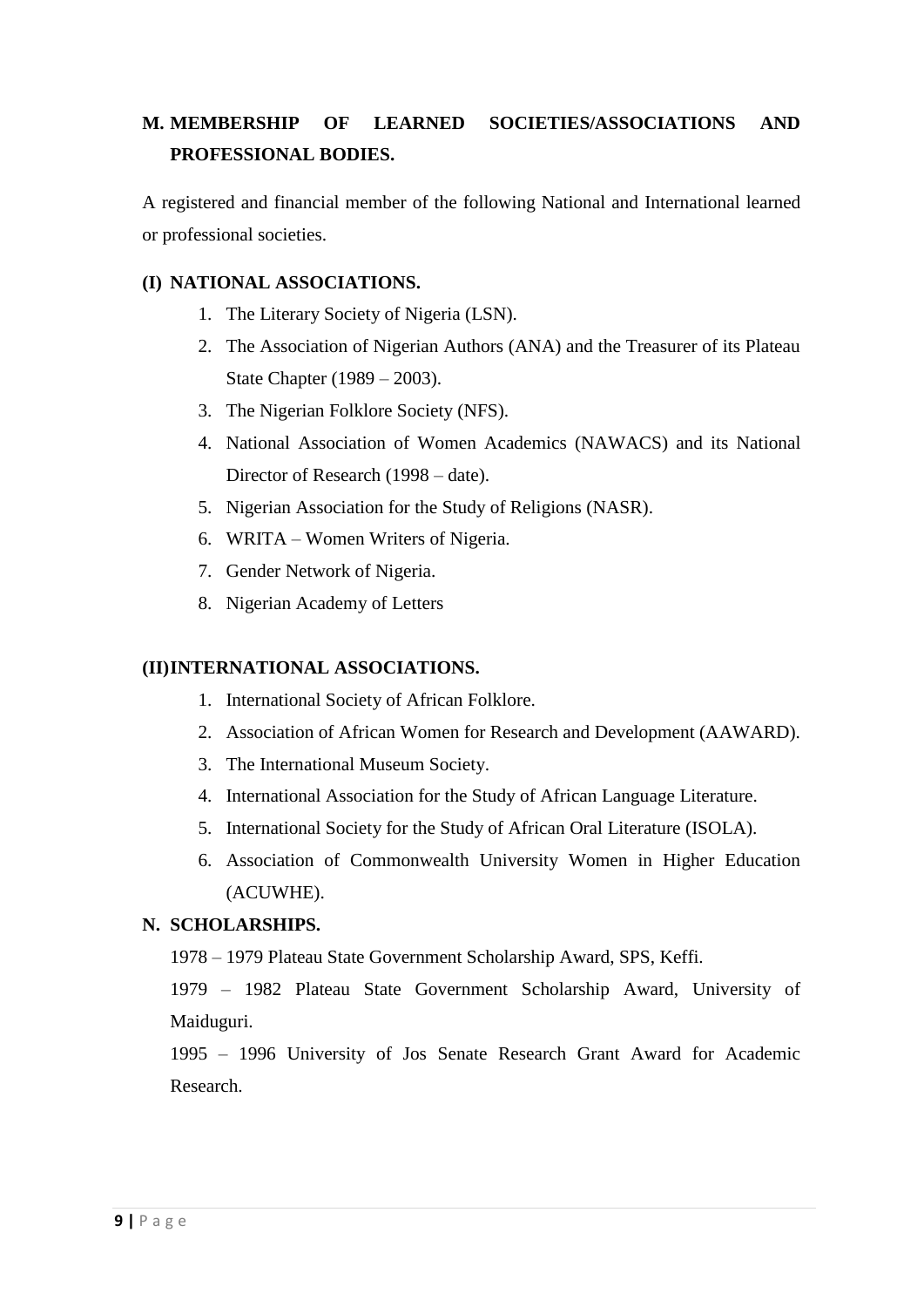# **O. CONFERENCES, SEMINARS AND WORKSHOPS ATTENDED WITH DATES.**

I have attended and presented papers at various National and International Conferences, Seminars and Workshops organized by Learned Associations and Professional Bodies. The following are some of such activities.

- 1. 1989. The  $10^{th}$  Annual Conference of the Linguistic Association of Nigeria (LAN from July 30 – August 3, held at the University of Jos, Jos.
- 2. 1990. Symposium organized by the Plateau State Ministry of Social Development, Youths and Sports to mark the International Women"s Day Celebration in Jos on March,  $7<sup>th</sup>$ .
- 3. 1990. The  $7<sup>th</sup>$  Literary Society of Nigeria Conference (LSN) held at the University of Jos, Jos from June  $2 - 7$ .
- 4. 1990. The Literary Circle Week organized by the Department of English, University of Jos.
- 5. 1990. Participant at the Second National COMSKIP Workshop held at the University of Ibadan, Ibadan from 21 – 27 October.
- 6. 1991. The 9<sup>th</sup> Annual Conference of the Nigerian Folklore Society (NFS) held at the Conference Centre, University of Ibadan, Ibadan from  $1 - 6$  April.
- 7. 1991. Symposium on the Occasion of Professor Chukwuemeka Ike's 60<sup>th</sup> Birthday held on 29<sup>th</sup> April, at the University Auditorium, University of Jos, Jos.
- 8. 199. Participant at the Technical Workshop which drew up the Curriculum for the Teaching of the Use of English Course in all Nigeria Federal Universities and Colleges of Technology and the Polytechnics held at the Conference Centre, University of Ibadan, Ibadan.
- 9. 1991. The N.T.A Television College, Workshop held at the N.T.A Television College, Rayfield, Jos on  $24<sup>th</sup>$  April.
- 10. 1991. Participant at the Third National COMSKIP Workshop held at the University of Jos, Jos from 6 – 11 May.
- 11. 1992. Participant at the Master Trainers Workshop on the Development of Women for Better Life at the Federal Secretariat Conference Hall Jos, on Tuesday  $28^{th}$  July –  $30^{th}$ .
- 12. 1995. Participant at the Workshop on Strategies for Effective Implementation of the Family support Programme held at the Chambers of Plateau State House of Assembly,  $24^{\text{th}} - 27^{\text{th}}$  July.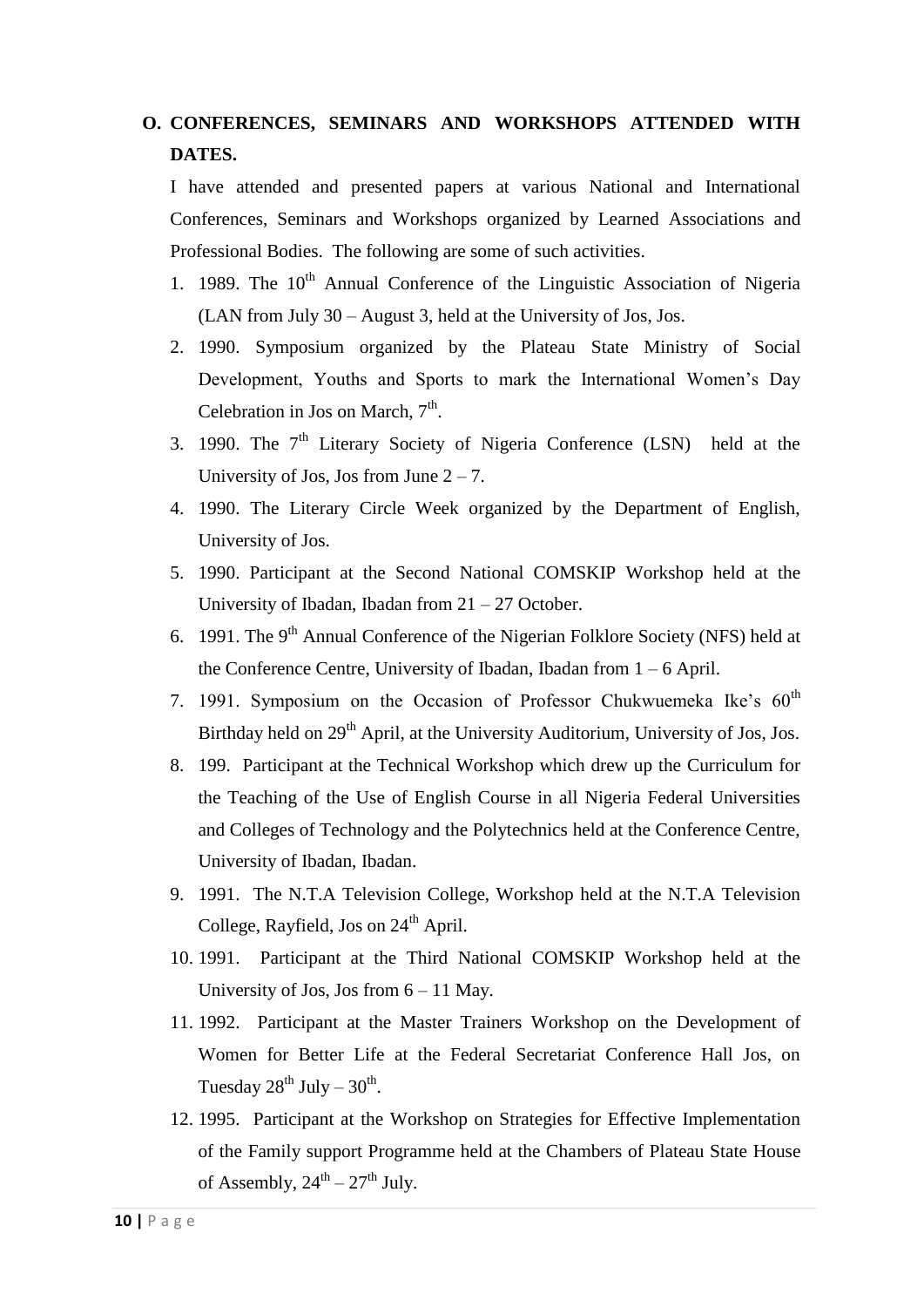- 13. 1996. Participant at the Women in Nigeria (WIN) Workshop on the Theme "Women and the Democratization Process in Nigeria" at the National Museum Auditorium, Jos, on  $6<sup>th</sup>$  December.
- 14. 1996. Participant at the Two-Day Workshop on Girl-Child Abuse and Drop-out, organized by the Plateau State Commission for Women, on Friday 3<sup>rd</sup> and 4<sup>th</sup> January 1997, at the Chambers of Plateau State House of Assembly.
- 15. 1997. Participant at the National Workshop on "Preventive Drug Abuse Education for Women" And Launching of the Drug Demand Reduction Component of the National Drug Control Strategy at the International Conference Centre, FCT, Abuja, from  $5<sup>th</sup> - 6<sup>th</sup>$  March. The General Theme of the Workshop was "Women Combating the Drug Problems in Nigeria". I was in the working group four (4) which brain stormed on the topic "Poverty Alleviation Strategy AS a Weapon against Drug Abuse".
- 16. 1998. The Maiden National Conference of the Nigerian University French Teachers Association (NUFTA), held at the University of Jos Multi-Purpose Auditorium  $5<sup>th</sup> - 7<sup>th</sup>$  November.
- 17. 1998. The First National Conference organized by Gender Empowerment Network Through Literacy Exercises (GENTLE), Federal Polytechnic Auditorium, Bida, Niger State-Nigeria 16<sup>th</sup> -20<sup>th</sup> November.
- 18. 1998. The Maiden Workshop on "Endangered Languages in Nigeria" organized by National Institute for Nigerian Languages (NINLAN) P. M. B. 7078 Aba, Abia State at the Bauchi Road Campus, University of Jos, Friday  $7<sup>th</sup>$  – Saturday 8<sup>th</sup> August.
- 19. 1999. Seminar in honour of Professor Iyorwuese Hagher on his  $50<sup>th</sup>$  Birthday Anniversary at Faculty of Law Auditorium University of Jos, Jos on Wednesday 4<sup>th</sup> August.
- 20. 1999. The Inter-University Collaborative Teacher Education Conference on the Theme "Teacher Education in Nigeria: Current Status, 21<sup>st</sup> Century Challenges and Strategies for Improvement (Sub-theme Non-formal Education), at University of Jos.
- 21. 1999. Participant in the Association of Nigerian Authors" Schools Outreach programme and delivered a presentation on "African Poetry" at St. John"s College Assembly Hall Jos, December, 2.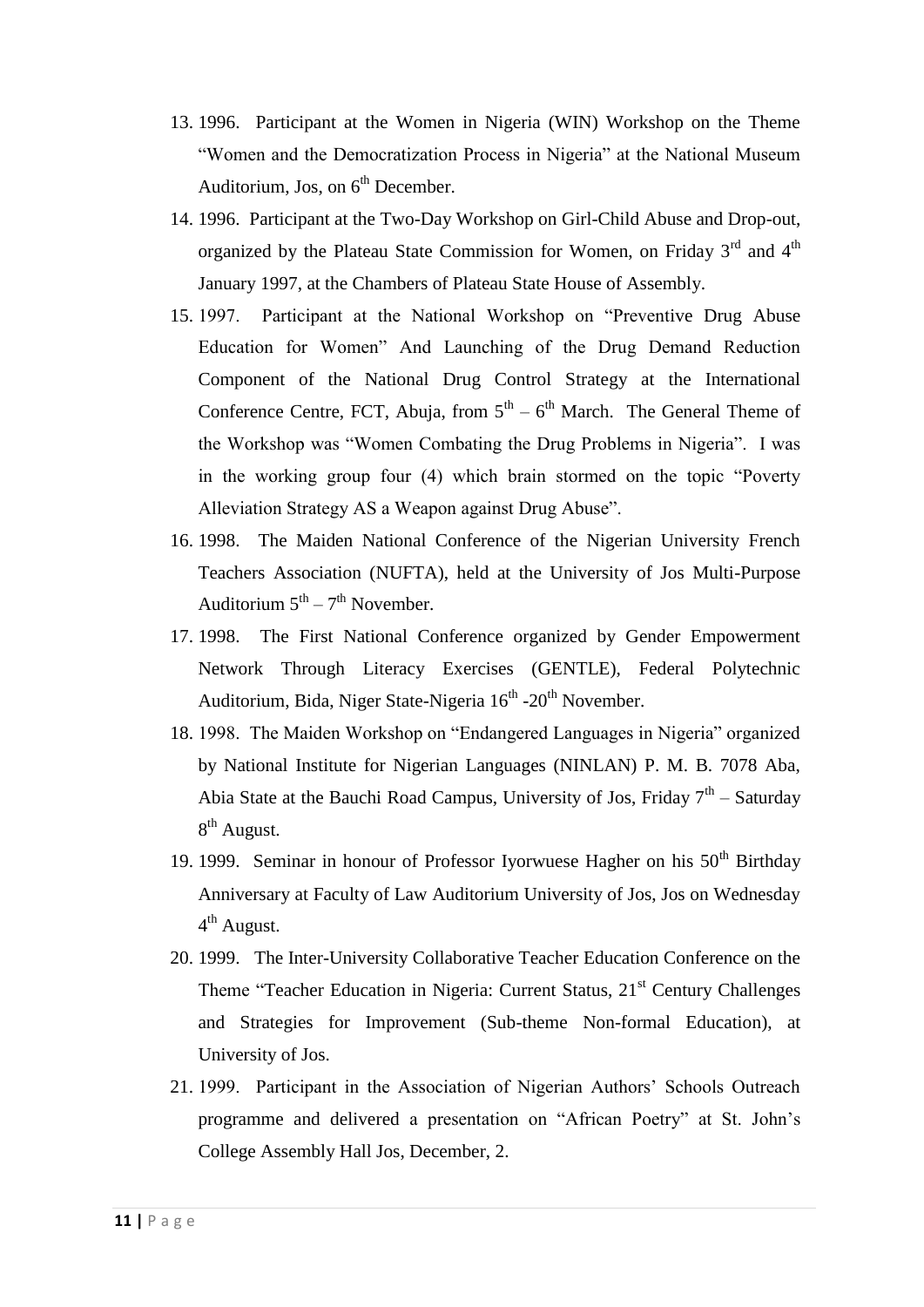- 22. 2000. Pre-International Conference Seminar on "Crises of Democratization: Women"s Vision of the Way Forward" organized by the National Association of Women Academics (NAWACS) at NUC Auditorium, Abuja, 30<sup>th</sup> March.
- 23. 2002. The First National Conference on "Women and Development in the New Millennium" held at the University of Port Harcourt, Port Harcourt, River State from Tuesday 9<sup>th</sup> May – Friday 12<sup>th</sup> May.
- 24. 2000. HIV/AIDS Strategic Planning Workshop for NGOS/GBOS in the Middle Belt States organised by Inter-Gender at University Press Building, Jos, from 12 – 15 December.
- 25. 2001. The Inauguration and First Annual Conference organized by the Association of Women Academics (NAWACS), University of Calabar Chapter, at Chinua Achebe Arts Theatre (NAT), University of Calabar, Calabar from April  $2<sup>nd</sup> - 5<sup>th</sup>$ .
- 26. 2004. Gender Advocacy Workshop for Gender Support Group at the University of Jos, American Corner, 4<sup>th</sup> February.
- 27. 2004. University of Uyo National Conference on "Language and Literature" (UCOLL) held at the Community Centre, University of Uyo, Akwa Ibom State, Nigeria on  $18<sup>th</sup>$  August.
- 28. 2004. Participant at the Association of Commonwealth Universities Workshop on "Women in Higher Education" held at the Conference Beach Hotel, Lokoja, Kogi State from  $3<sup>rd</sup> - 9<sup>th</sup>$  October.
- 29. 2004. Participant at Gender Mainstreaming Workshop for Heads of Departments and Units, Gender Intervention, held at the Senate Chambers, University of Jos,  $7<sup>th</sup> - 8<sup>th</sup>$  December.
- 30. 2004. Participant at a Public Lecture on PEACE: "THE SOCIAL CONTEXT OF ETHNO-RELIGIOUS CONFLICTS IN PLATEAU STATE". Organized by International Centre for Gender and Social Research (INTER-GENDER) held at the Multi-purpose Hall, University of Jos,  $1<sup>st</sup>$  December.
- 31. 2004. Participant at the  $4<sup>th</sup>$  Annual Nigerian National Conference on ICT in Higher Education, Programme of the University of Jos in partnership with the Widernet Project on the Theme: "Nigerian Universities working together to Bridge the Digital Divide" held at the Law Auditorium, University of Jos on Tuesday,  $30^{th}$  November – Thursday,  $2^{nd}$  December.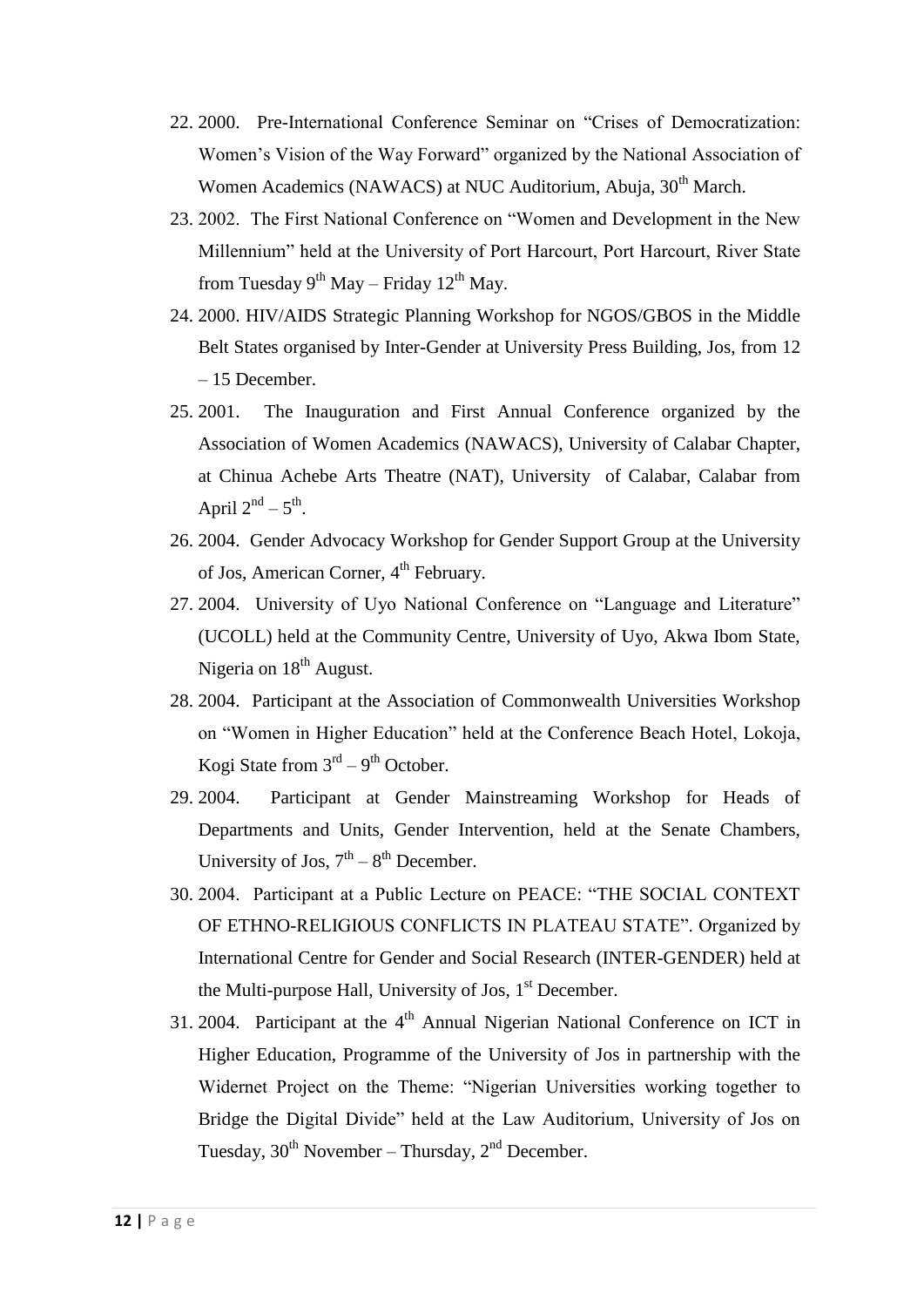- 32. 2005. Participant at a Two-Day Retreat organized by the University of Jos American Corner aimed at strengthening the capacity of Staff and to advance the opportunities of the corner held at the Conference room of the Corner on  $30<sup>th</sup>$  $-31<sup>st</sup>$  March.
- 33. 2005. Gave a visiting lecture on "The Creative Process in Poetry" to the graduating class at Hillcrest School, Jos April 11.
- 34. 2005. Participant at a workshop on "E-learning Initiatives in University of Jos" organized by the UNIJOS/CARNEGIE Partnership held at University of Jos Linkages office on Thursday,  $14<sup>th</sup>$  April.
- 35. 2005. Participant at The Nigerian Academy of Letters held at the Mambiya House, Kano State.
- 36. 2006. Participant at the National Conference of Historical Society of Nigeria, University of Jos, May 3<sup>rd</sup>.
- 37. 2007. Participant at the Public Lecture on "The Role of Women in Politics in Nigeria" organized by the American Corner, University of Jos, to mark the International Women's Day held at the Conference Hall of the Corner on 8<sup>th</sup> March.
- 38. 2016. Participant at the Annual Education Summit organized by the Committee of Vice-Chancellors of Nigerian Universities with the theme: "Executive Development Programme for Council Members of Nigerian Universities" in Lagos from Tuesday,  $1<sup>st</sup>$  to Friday,  $4<sup>th</sup>$  November, 2016.
- 39. 2016. Participant at the 2016 Nigeria Higher Education Summit organised by the Committee of Vice-Chancellors of Nigerian Universities in Association with TRUST AFRICA, DAKAR, SENEGAL with the theme: "Exploiting Diversity, Differentiation and Quality Assurance in Revitalizing the Nigerian Higher Education System" held at NAF Conference Centre, Jabi, Abuja, Nigeria from Monday  $21<sup>st</sup>$  – Wednesday  $23<sup>rd</sup>$  November, 2016.

#### **International Conferences.**

40. 1998. The First International Conference of Association of Women Academics (NAWACS) at University of Jos  $28<sup>th</sup> - 29<sup>th</sup>$  September.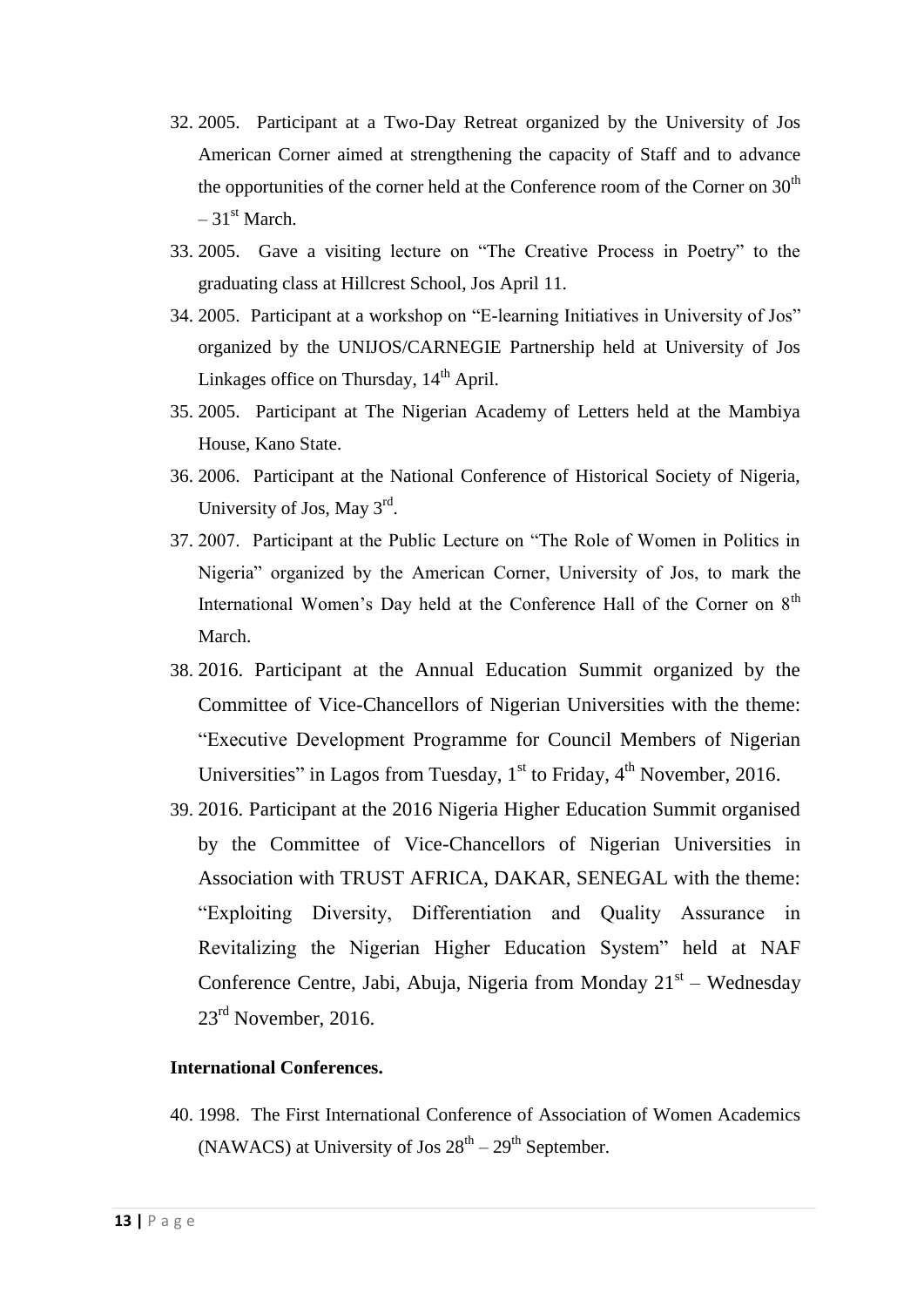- 41. 2000. The International Conference and Festival organized by the Presiding Chairs of Against Old Odds on the Theme: "African Languages and Literatures into the 21<sup>st</sup> Century" held in Asmara, Eritrea, January  $11<sup>th</sup> - 12<sup>th</sup>$ .
- 42. 2000. 2<sup>nd</sup> International Conference of Association of Women Academics' (NAWACS) held in Abuja, Federal Capital Territory at the Nigerian University Commission Auditorium, on the theme: The Women Academics, Challenges of This Millennium, from  $5<sup>th</sup> - 10<sup>th</sup>$  September.
- 43. 2002. 3<sup>rd</sup> International Conference of Association of Women Academics' (NAWACS") held at the Ahmadu Bello University, Zaria, University Auditorium from  $3<sup>rd</sup> - 8<sup>th</sup>$  September.
- 44. 2002. 4<sup>th</sup> International Conference of Association of Women Academics' (NAWACS") held at the University of Uyo Community Centre, Akwa Ibom State, Nigeria from  $5<sup>th</sup> - 9<sup>th</sup>$  September.
- 45. 2004. West African Regional Training the Trainers" Workshop on Women in Management in Higher Education organized by the Association of Commonwealth Universities  $3<sup>rd</sup> - 9<sup>th</sup>$  October, Lokoja, Kogi State.
- 46. 2006. Participant at the HERS-SA ACADEMY 2006 from Sunday  $17<sup>th</sup>$  Saturday,  $23<sup>rd</sup>$  September, 2006 which took place at the University of Cape Town Graduate School of Business, Waterfront, Cape Town, South Africa.
- 47. 2006. Participant at the training programme run by Inyathelo The South African Institute for Advancement (SAIA) on "Institutional Advancement" from  $26<sup>th</sup> - 28<sup>th</sup>$  September, 2006, Inyathelo Training Centre, Cape, Town, South Africa.
- 48. 2016. Participant (**nominated by the National Universities' Commission)** at the **Campus France Open Day** held in Paris, France from **4 th to 12th November, 2016**.
- 49. 2017. Participant (**nominated by the National Universities' Commission**) at the **Galilee Institute of Higher Education** for a training Seminar on **"Management of Higher Education"** in Israel from Tuesday, June  $27<sup>th</sup>$  to July  $12<sup>th</sup>$ , 2017.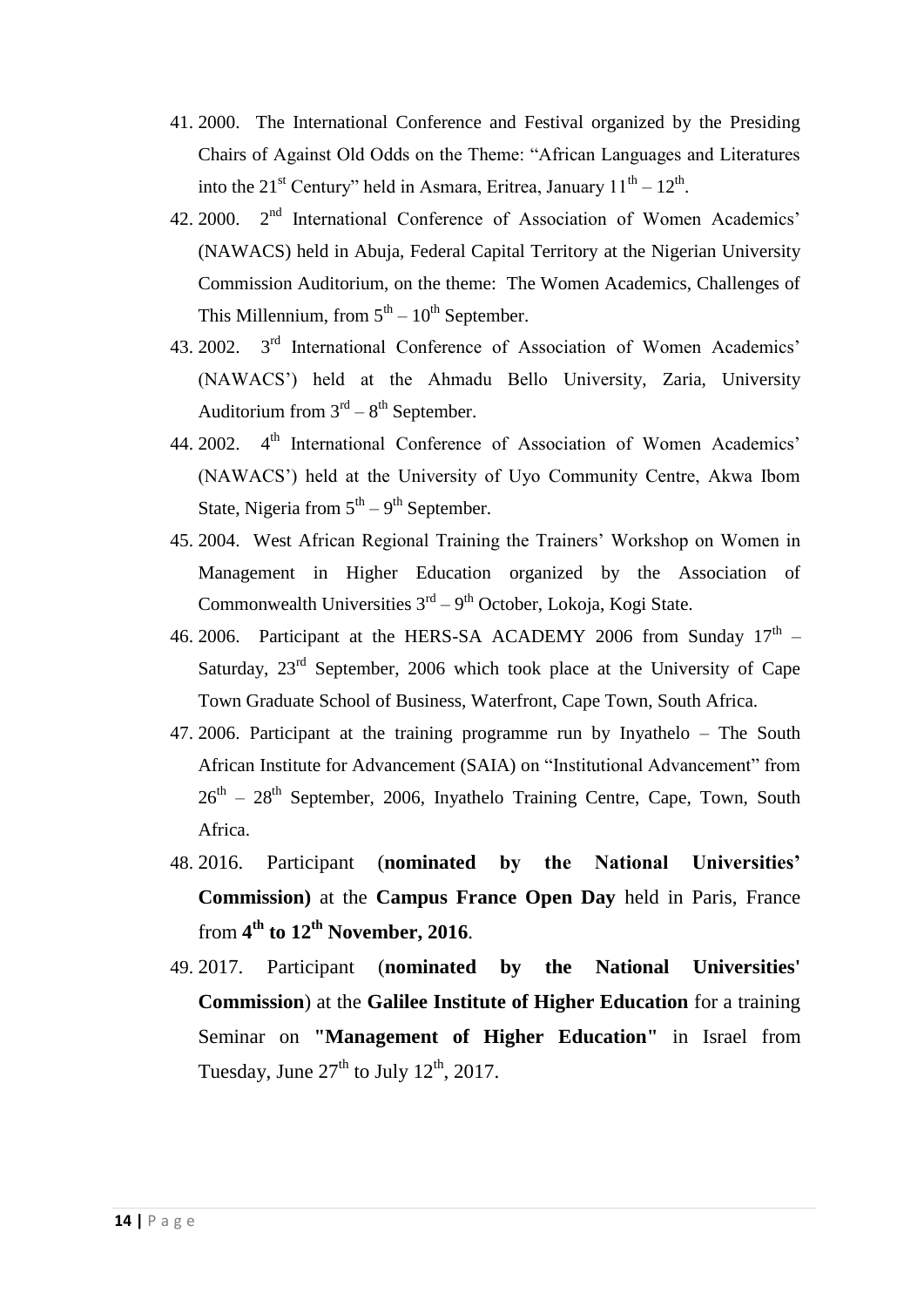#### **P. ACADEMIC CONTRIBUTIONS OUTSIDE THE UNIVERSITY.**

- 1. Miri, Angela Freeman: **"Women Warriors of Plateau State: A Eulogy for Women"** presented at the reception organized in honour of Women Appointees by the Plateau State Government on Friday,  $17<sup>th</sup>$  February, 1995 at the Tudun Wada Government Lodge, Jos.
- 2. Miri, Angela Freeman: **"Culture, Unity and Development: The Mernyang Experience"** A Guest Lecture Delivered at the Mernyang Cultural Festival (Shika'am '98) at Dokan Kasuwa Playground on  $2<sup>nd</sup>$  May, 1998. (Being published under the Auspices of the Mernyang Development Association, Plateau State).
- 3. Miri, Angela Freeman: **"The Role of Satire in African Society"** A Guest Lecture delivered at the Graduation Ceremony of the National Institute of Archeology and Museum Studies, Jos. 1997.
- 4. Miri, Angela Freeman: "**Aspects of Mernyang Se-Chan (Satire):** A Paper presented at the International Conference and Festival organized by the presiding Chairs of "Against Old Odds on the theme: African Languages and Literatures into the 21<sup>st</sup> Century held in Asmara, Eritrea, Jan.  $11^{th} - 12^{th}$ , 2000.
- 5. Miri, Angela Freeman**: "Honour to Whom Honour is Due: The Case of Plateau Women Political Juganauts and Superstars":** A Guest Lecture presented in Honour of Plateau State Women Political Appointees and Government Office Holders organized by the Shendam Old Girls" Association (SHOGA) at the Tudun Wada Government Lodge, Jos, Plateau State on Saturday 19<sup>th</sup> February, 2000.
- 6. Miri, Angela Freeman: **"Enhancing Nigeria's National Rebirth Through the Instrumentality of the Cultural Past".** A lead paper presented at a Two-Day National Workshop organized by the National Orientation Agency (NOA) National Headquarters Abuja on the Theme: "Enhancing Nigeria's National Rebirth" at Hill Station Hotel Conference Hall, Jos, Plateau State from  $5<sup>th</sup> - 6<sup>th</sup>$ June, 2000.
- 7. Miri, Angela Freeman: **"The Place of Stereotypes in Nigeria's National Rebirth"** A Syndicate Paper presented at a Two-Day National Workshop organized by the National Orientation Agency (NOA) National Headquarters Abuja on the Theme: "Enhancing Nigeria"s National Rebirth" at Hill Station Hotel Conference Hall, Jos, Plateau State from  $5^{\text{th}} - 6^{\text{th}}$  June, 2000.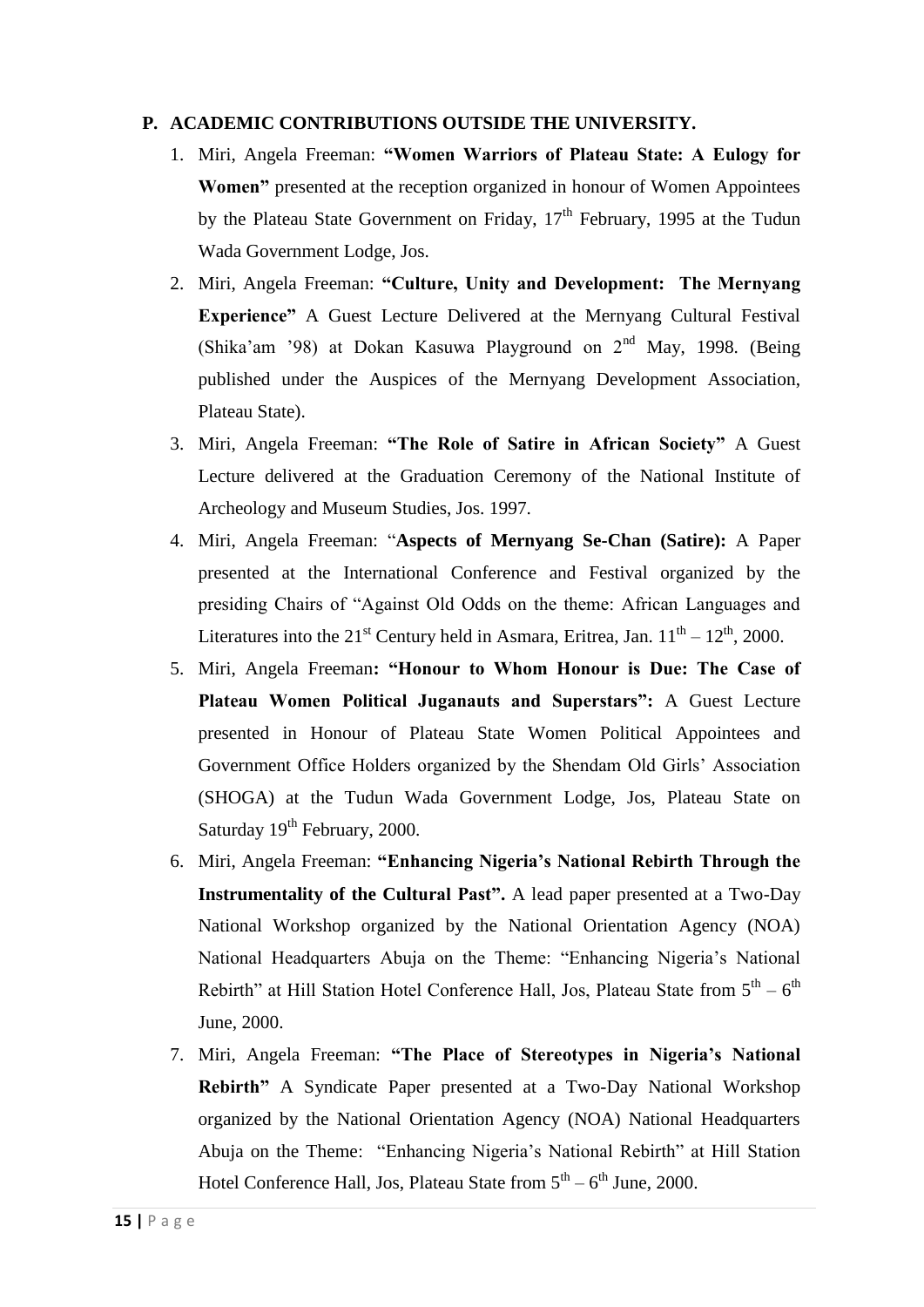- 8. Miri, Angela Freeman: **"The Image of the Igbo in Northern Nigerian Stereotypes"** A Guest Lecture delivered at the Centre for Igbo Studies, Abia State University Uturu, December 1<sup>st</sup>, 2000.
- 9. Miri, Angela Freeman: **"Engendering Development through Participatory Democracy: The Role of the Female Gender".** A lead paper presented at the 3<sup>rd</sup> National Conference organized by Gender Empowerment Network Through Literacy Exercises (GENTLE), at the Polytechnic Zungeru, Niger State, from 5<sup>th</sup>  $-9^{\text{th}}$  May, 2001.
- 10. Miri, Angela Freeman: **"Causes, Effects and Control of Stress in Public Service"**. A Guest Lecture delivered to Senior Command Course No. 24/2002 at the Police Staff College, P.M.B. 2159, Jos, Plateau State, Wednesday,  $30<sup>th</sup>$ January, 2002.
- 11. Miri, Angela Freeman: **"Improving Productivity in Local Government Administration: Styles, Strategies and Techniques for Developing Efficient and Effective Memoranda".** A Paper presented at the Intensive Workshop for Improving Productivity in Local Government Administration in Nasarawa State, organized by J-Model Consultancy Executive Development and Resources, at the College of Education Akwanga, on  $15<sup>th</sup>$  February, 2003.
- 12. Miri, Angela Freeman: **"Managing Secondary Education in the Midst of Crises: The Role of Principals, Teachers, Parents Teachers Association (PTA) and the Community".** A Guest Lecture Delivered at the Combined Graduation Ceremony of Boys" Secondary School and Girls" High School, Gindiri at the College Hall of Girls' High School, on 3<sup>rd</sup> July, 2003.
- 13. Miri, Angela Freeman: **"The Church and the Problem of Ethnicity in**  Nigeria". A Paper presented on Friday, 2<sup>nd</sup> April, 2004 at St. Finbarrs' Catholic Church, Rayfield to mark the Laity Week – Monday,  $29<sup>th</sup>$  March,  $2004 - 4<sup>th</sup>$ April, 2004.
- 14. Miri, Angela Freeman: **"Disappointing/Problem children or future leaders of Nigeria".** A Paper presented at the Speech and Prize Giving Day of Pace Private School, Bukuru, Plateau State, 16<sup>th</sup> July 2004.
- 15. Miri, Angela Freeman: **"Challenges of Family Upbringing of Children in Contemporary Nigeria".** A paper presented to the Catholic General Assembly at the Bishop"s Court, August, 2015.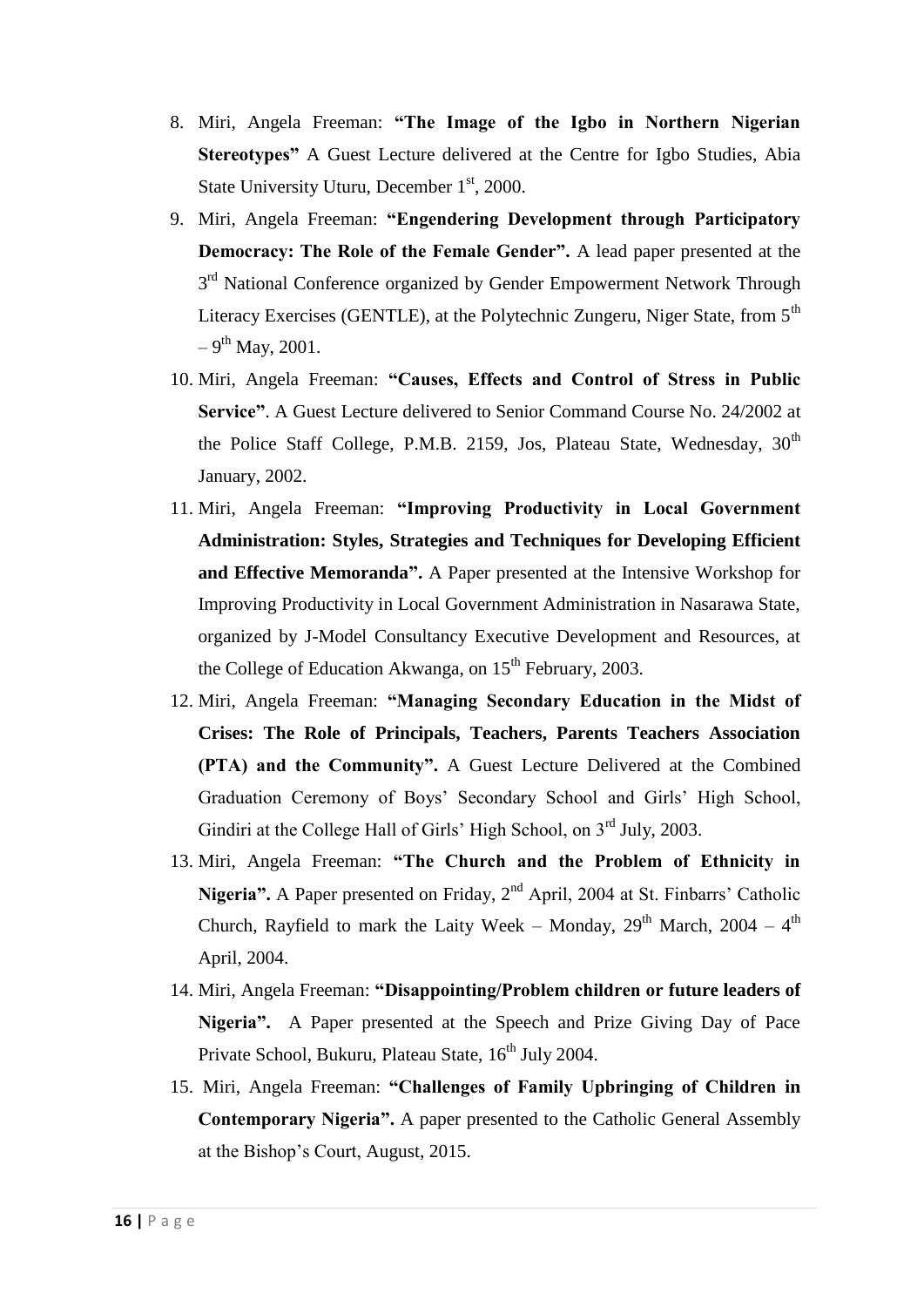- 16. Miri, Angela Freeman: **"Traditional African Female Poetry: An Ageless and Thriving Tradition in the 21st Century".** A paper presented at the Opening Ceremony of the Nigerian Folklore Society's 3<sup>rd</sup> Annual National Conference and 12<sup>th</sup> Congress, held at Musa Abdullahi Auditorium Bayero University Kano,  $26<sup>th</sup>$  October, 2015.
- 17. Miri, Angela Freeman: **"Transmission of Faith and Nurturing Vocation in the Family".** A paper presented at the International Conference on the Family at St Anne"s Maryland, Lagos, April, 2016.

## **Q. PUBLICATIONS:**

- i. **Part A: Published Book**
	- **1.** Miri, Angela Freeman: Running Waters and Other, Poems, Malthouse, Lagos: 2006.

## ii. **Part B: Chapters in Books**

**2.** Miri, Angela Freeman: "Aspect of the Use of English: Reading, Comprehension and Summary Writing" Chapter Contribution to Oyetunde, Timothy O, Aliyu, Joseph S., Nwoke, Awa & Miri, Angela Freeman (Editors): English Teaching Improvement **Vol. I LECAPS (NIGERIA) LTD**.

Educational and Self-Improvement Consultancy Services Jos 1997, PP 163 - 174.

- **3.** Miri, Angela Freeman: "Michael Adeleke Adekunle: A Compendium of Contemporary Sociolinguistics" in Azuike, Machpherson (Editor): **Studies in Language and Literature**, Mazlink Nigeria Ltd, Jos, 1998, PP 113 – 138.
- **4.** Miri, Angela Freeman: "Languages in Plateau State and Their Locations" in E-"Nolue Emenanjo and Bleambo Patrick, (Eds) **Language Endangerment and Language Empowerment in Nigeria: Theory and Reality** Vol. I. A publication of the National Institute for Nigerian Languages (**NINLAN),** Aba, Abia State, Nigeria, 1999. PP 118 – 137.
- **5.** Mri, Angela Freeman: "Oral Poetry and the Problems of Translation: The Experience of Mernyang **Se-Chan"** in Aire, Victor (Ed) the **Nigeria French Teachers Association (NUFTA)** Publication under the theme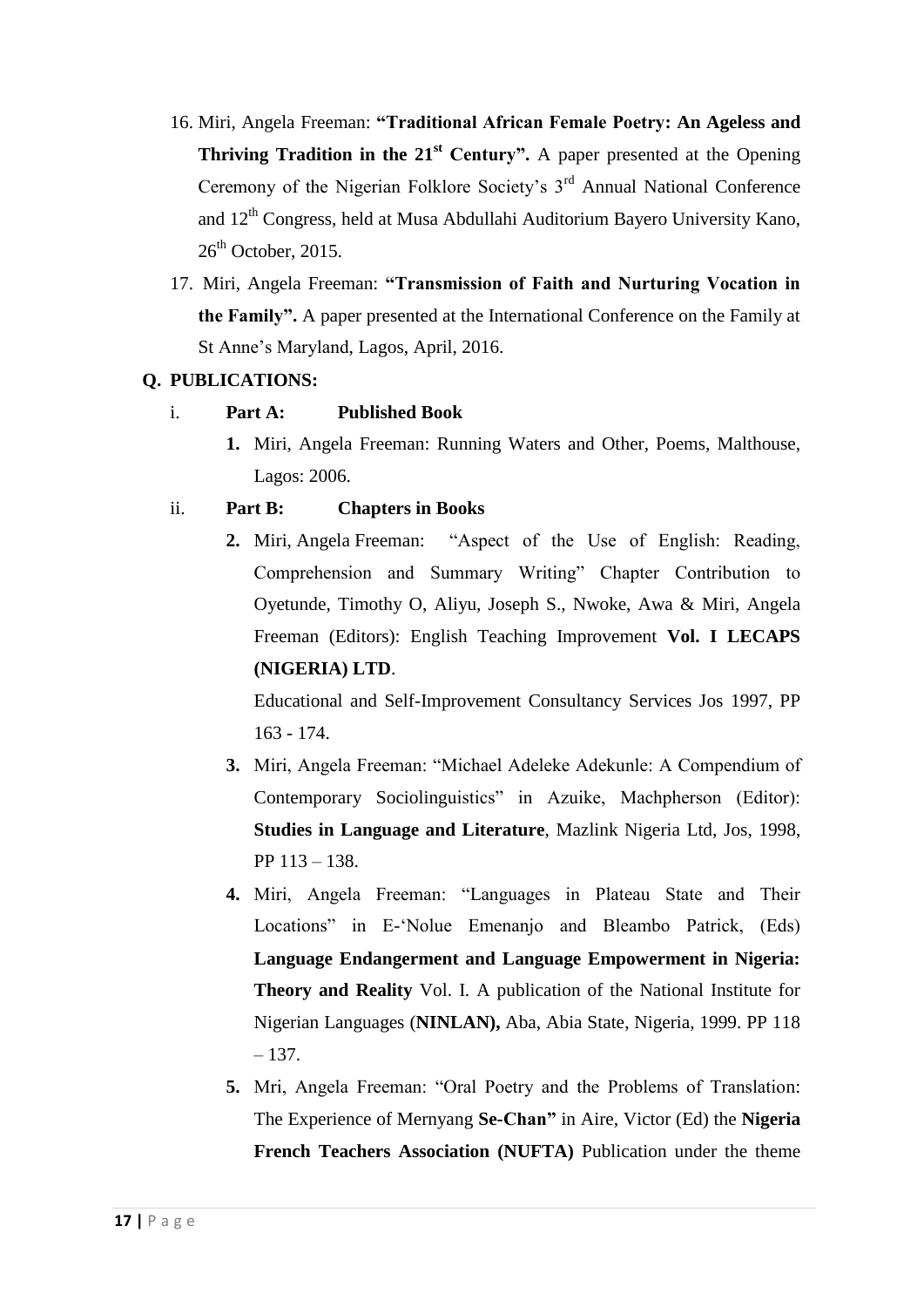"The French Language and Literary Expression", Jos Nigeria, 1999, PP  $93 - 104.$ 

- **6.** Miri, Angela Freeman: "The Fundamental Approaches to the Teaching/Learning of Poetry in Nigeria Tertiary Institutions" in Aire, Victor (Ed) The Nigerian French Teachers Association (**NUFTA)** Publication under the theme "The French Language and Literary Expression", Jos Nigeria, 1999, PP 203 – 215.
- **7.** Miri, Angela Freeman: "Hagher and Women Emplowerment: The Paradigm of **Mulkin Mata"**. In Illah, Egwugwu, ed. **Theatre, Politics and Social Consciousness in Nigeria: A Celebration of the Dramaturgy of Iyorwuese Hagher,** Leadership Production Press, No. 13 Dandaura Road, GRA, Jos, Nigeria, 2002, Chapter 13, PP 166 – 189.
- **8.** Miri, Angela Freeman: "The Survival of Oral Speech Patterns in Modern African Literature: The Example of Chinua Achebe's Fiction", in Emenyonu, N. Ernest and Uko, I. Iniobong (eds) **Emerging Perspectives on Chinua Achebe,** Vol. 2, **ISINKA, The Artistic Purpose: Chinua Achebe and the Theory of African Literature,**  Trenton, New Jersey, USA: Africa World Press, Jan. 2004, PP 99 – 112.
- **9.** Miri, Angela Freeman: "The Art of Story-Telling among the Mernyang of Plateau State", in Abubakar Rasheed and Sani Abba Aliyu (eds) **The Folktale in Nigeria,** Zaria, Kaduna State-Nigeria: Ahmadu Bello University Press Ltd, 2014, PP 141-177.
- **10.** Miri, Angela Freeman: "**Mernyang Women Satirists in Se-chan Performance**" in Irene Agunloye (ed.) **African Women: Performance and Drama, 2015.**
- iii. **Articles in Learned Journals.**
	- **11.** Miri, Angela Freeman: "The Role of Satire in African Society" in Abadom, Monica (Editor) **The Museologist: Journal of the Institute of Archaeology and Museum Studies,** Jos Vol. 1 Fab Anieh Nigeria Ltd, Jos 1997, PP. 107 – 118.
	- **12.** Miri, Angela Freeman: "Satire Among the Mernyang People of Nigeria" in Izuakor, L. I. (ed) **Nigerian Heritage** Journal of the National Commission for Museums and Monuments, Lagos Vol. 7, 1998, PP. 74  $-85.$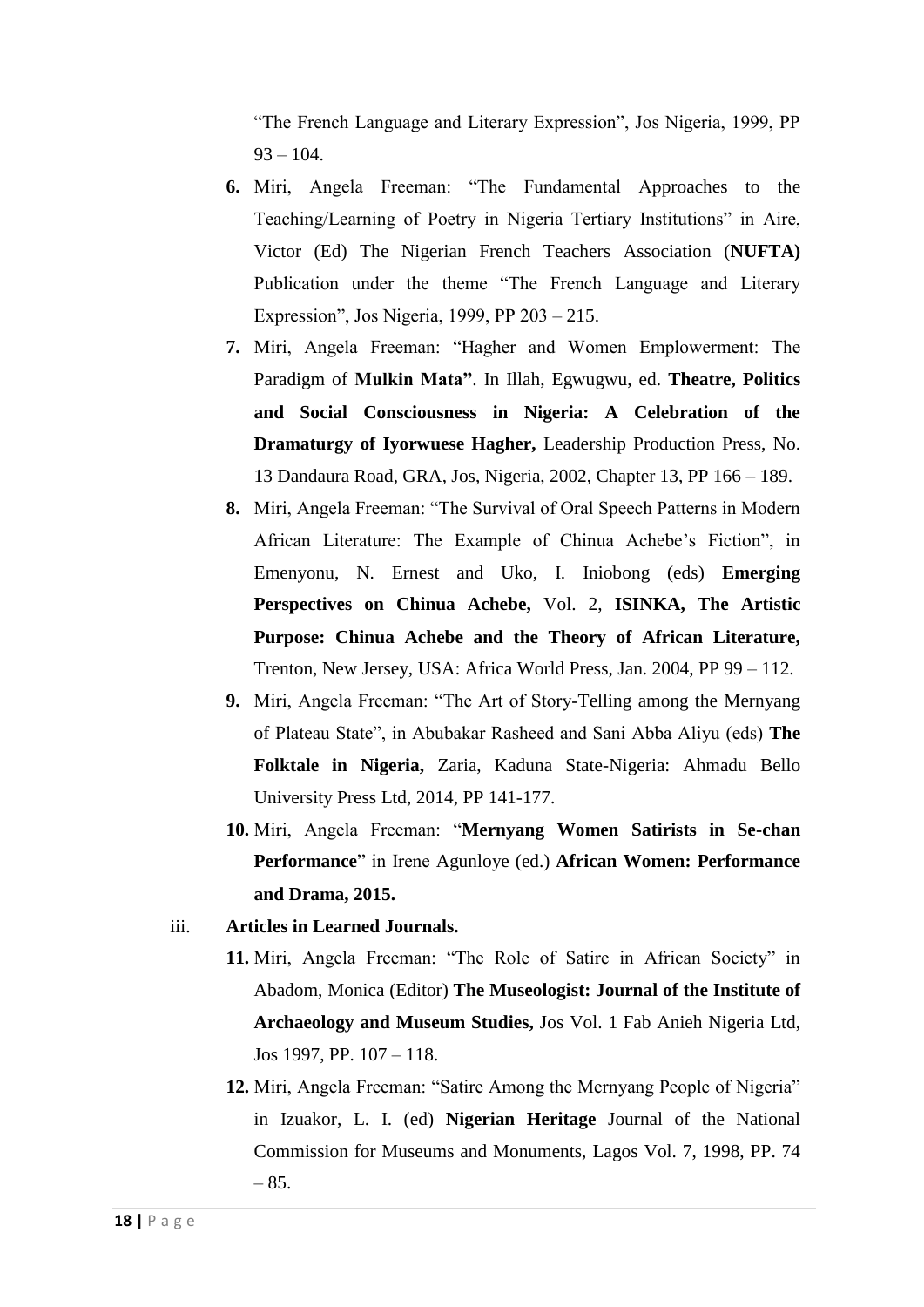- **13.** Miri, Angela Freeman: "The Futility of Human Struggles and the Vanity of Earthly Pursuits: A Study of John Pepper Clark-Bekederemo"s Selected Poems" in Dauda Enna Musa (ed.) Jos Journal of Humanities (JOSUGA), Mazlink Nigeria Ltd, 1998 PP. 1 – 15, Vol. 1.
- **14.** Miri, Angela Freeman: "Forms of Mernyang Oral Literature" in Bello Bada (ed.) **Journal of African Languages and Literatures, (JALAL)**: A Publication of the Deparmtment of Modern European Languages, Usmanu Danfodiyo University, sokoto (UDUS), Nigeria; Vol. 1 No. 2 Hunturu Issue (Dec. 1998) PP. 156 – 179.
- **15.** Miri, Angela Freeman: "Functional Literacy and Women Empowerment in Nigeria: A Desideratum of the  $21<sup>st</sup>$  Century" in Kayode Animasaun (ed.) **Book of Reading:** A Publication of Gender Empowerment Network. Through Literacy Exercises (GENTLE) Bida 1999, PP. 39 – 52.
- **16.** Miri, Angela Freeman: "Molara Ogundipe Leslie: A Female Metaphysical Poet of Contemporary Times" in Kayode Animasuan (ed.) **Book of Reading**: A Publication of Gender Empowerment Network. Through Literacy Exercises (GENTLE), Bida 1999, PP. 140 – 149.
- **17.** Miri, Angela Freeman: "God: Deus Ex Machina in Early African-American Literature." In D. E. Musa (Ed.) Humanity, Jos Journal of General Studies, Division of General Studies, University of Jos, Jos, P.M.B. 2084 Jos, Plateau State, Nigeria, Vol. 2 No. 1, July, 2000, PP.  $150 - 162$ .
- **18.** Miri, Angela Freeman: "The Nigerian Female Frontier in Poetry After the "Turn of the Century": A Prognostication" In Aliyu Rl. (Ed.) **Journal of Women Academics (JOWACSZ)**, Deka Enterprises, Jos. Vol. 1, No.1 September, 2000. PP. 190 – 204.
- **19.** Miri, Angela Freeman: "Enhancing Nigeria"s National Rebirth Through the Instrumentality of the Cultural Past" in Dr. Musa Enna (ed.) **Jos**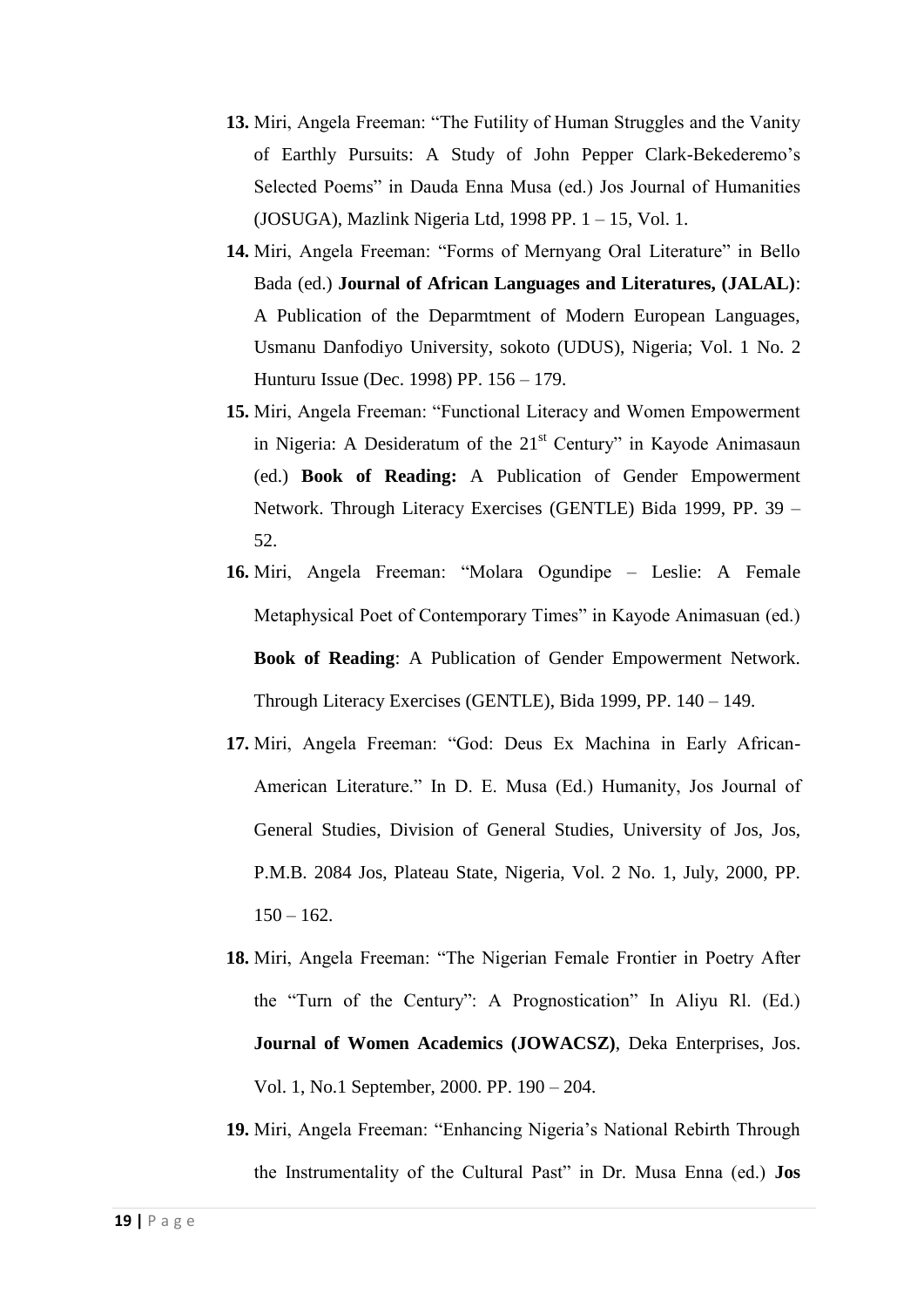**Journal of the Humanities (JOSUGA),** Mazlink Nigeria Ltd, Jos, Plateau State, Nigeria. Vol. 2, No.1, 2000, PP. 126 – 143.

- **20.** Miri, Angela Freeman: "Traditional African Female Poetry" in Dr. Komlan Selom Gbanou, and d"Almeida, Assiba Irene (Eds.) **FEMMES AFRICAINES EN POESIE PALABRES**, Paris, (France) Edition Speciale, 2001, ISSN: 1433 – 3147, PP. 107 – 125.
- **21.** Miri, Angela Freeman: "Prototypical African Models of Behaviour as Reflected in Nigerian Proverbs" in Bello Bada (ed.), **Journal of Languages and Literatures, (JALAL)**: A Publication of the Department of Modern European Languages, Usmanu Danfodiyo University, Sokoto (UDUS), Nigeria: Vol. II, No.1, BAZARA Issue, 2000, PP.  $32 - 47$ .
- **22.** Miri, Angela Freeman: "Chan (Satire) in Mernyang Religious Ceremonies" in Dr. S.I. Fabarebo, (ed.) **ZAXRED: Ondo Journal of Religion, ONDO,** Vol. III Nos. 1 & 2 June and December, 2002, PP. 36  $-50.$
- **23.** Miri, Angela Freeman: "Women in Management in Higher Education at University of Jos" A Technical Report by the Association of Commonwealth Universities, London, 2005.
- **24.** Miri, Angela Freeman: "Rural Women in Development oriented Educational Programme: A Study" in Kwaghkondo Agber (Ed.) Abuja Journal of Humanities: A Publication of Faculty of Arts University of Abuja. Vol. 5. No. 1 August, 2006. PP. 24 – 36.
- **25.** Miri, Angela Freeman: "Domestic Violence as an unhealed Sore in the Nigerian Society: A Feminist"s View**"** Published by the Historical Society of Nigeria, 2008**.**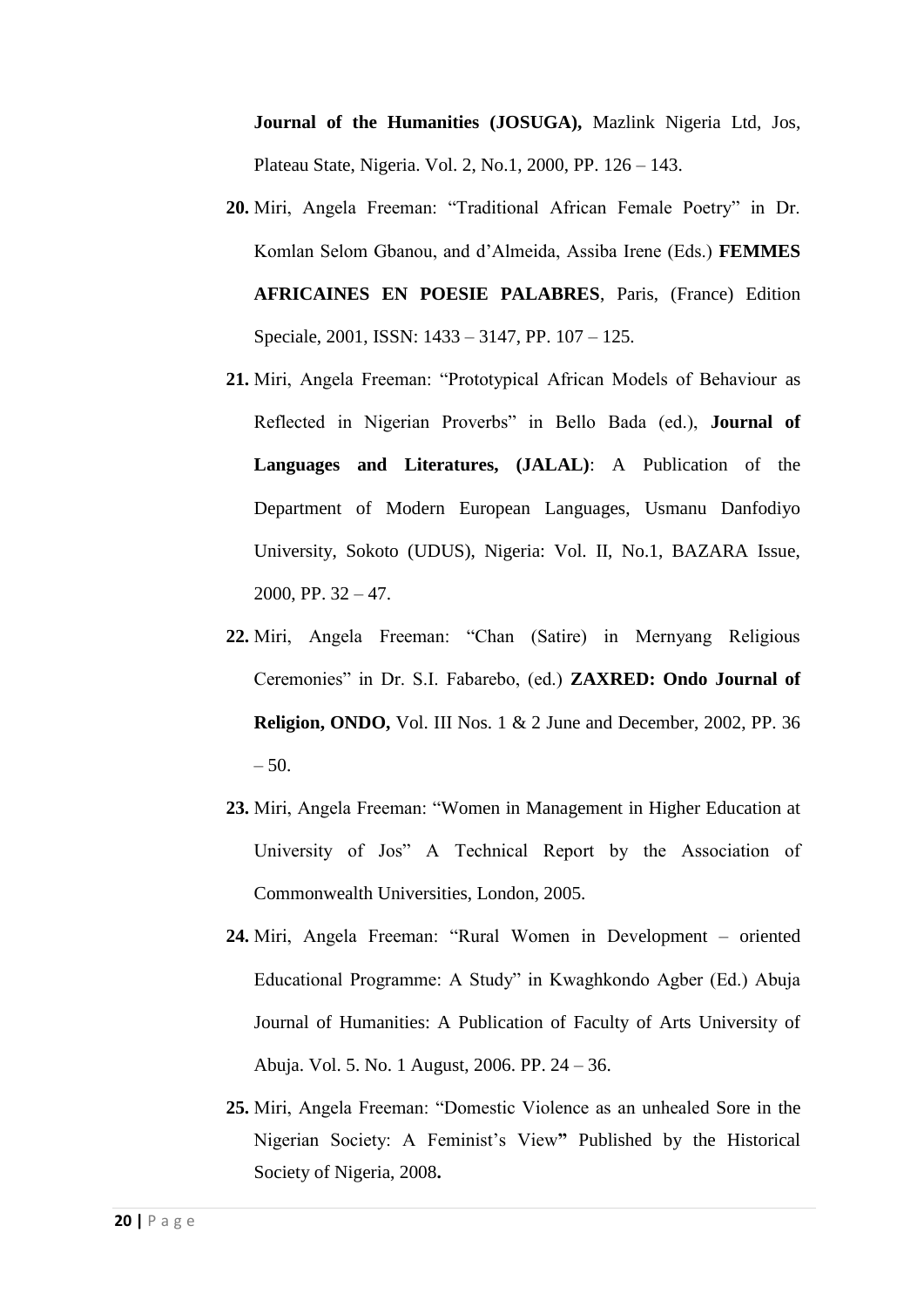#### iv. **Part B: Creative Writings.**

- **26.** Miri, Angela Freeman: "**Do Not Stop Me"** in Tanure Ojaide and Jijan M. Sallah (Editors) **The New African Poetry: An Anthology** by Lynne Rienner Publishers, USA, 1999, PP. 185 – 186.
- **27.** Miri, Angela Freeman: "**Apprehension"** in Deborah L. Kline, Kenana taisir Najmudeen, Reginald Cole (eds.) **The Rocks Cry Out: Responses to the Jos Crisis of September, 2001**, Jos ANA (Association of Nigerian Authors), Plateau State, 2<sup>nd</sup>Edition 2001. P. 26.
- **28.** Miri, Angela Freeman: "**Running Waters"** in Dr. Krishna Srinivas (ed.) **World Poetry**, Best Poems by 108 Eminent Poets in 40 Countries, Chennai, India, World Poetry International Association 2002, PP. 90 -91.
- **29.** Miri, Angela Freeman: "**How Can You"** in Ikeda Daisaku (ed.) **POET: An International Monthly,** Tokyo, Vol. 43, No. 9, September, 2002, PP. 20.
- **30.** Miri, Angela Freeman: "**This Wilderness"** in Ikeda Daisaku (ed.) **POET: An International Monthly**, Tokyo, Vol. 43, No. 10, October, 2002, PP. 30.
- **31.** Miri, Angela Freeman: "**Days of Revulsion**" in Dr. Krishna Srinivas (ed.) in Chief, **World Poetry,** Best Poems by 135 Eminent Poets in 51 Countries, Chennai, India: World Poetry International Association, 2003, PP. 98 – 99.
- **32.** Miri, Angela Freeman: "**A Bride in the Kingdom**" in Ikeda Daiskus (ed.) **POET: An International Monthly**, Tokyo, Vol. 43, No. 9, September, 2004.
- v. **Part C: Papers Accepted for Publication:**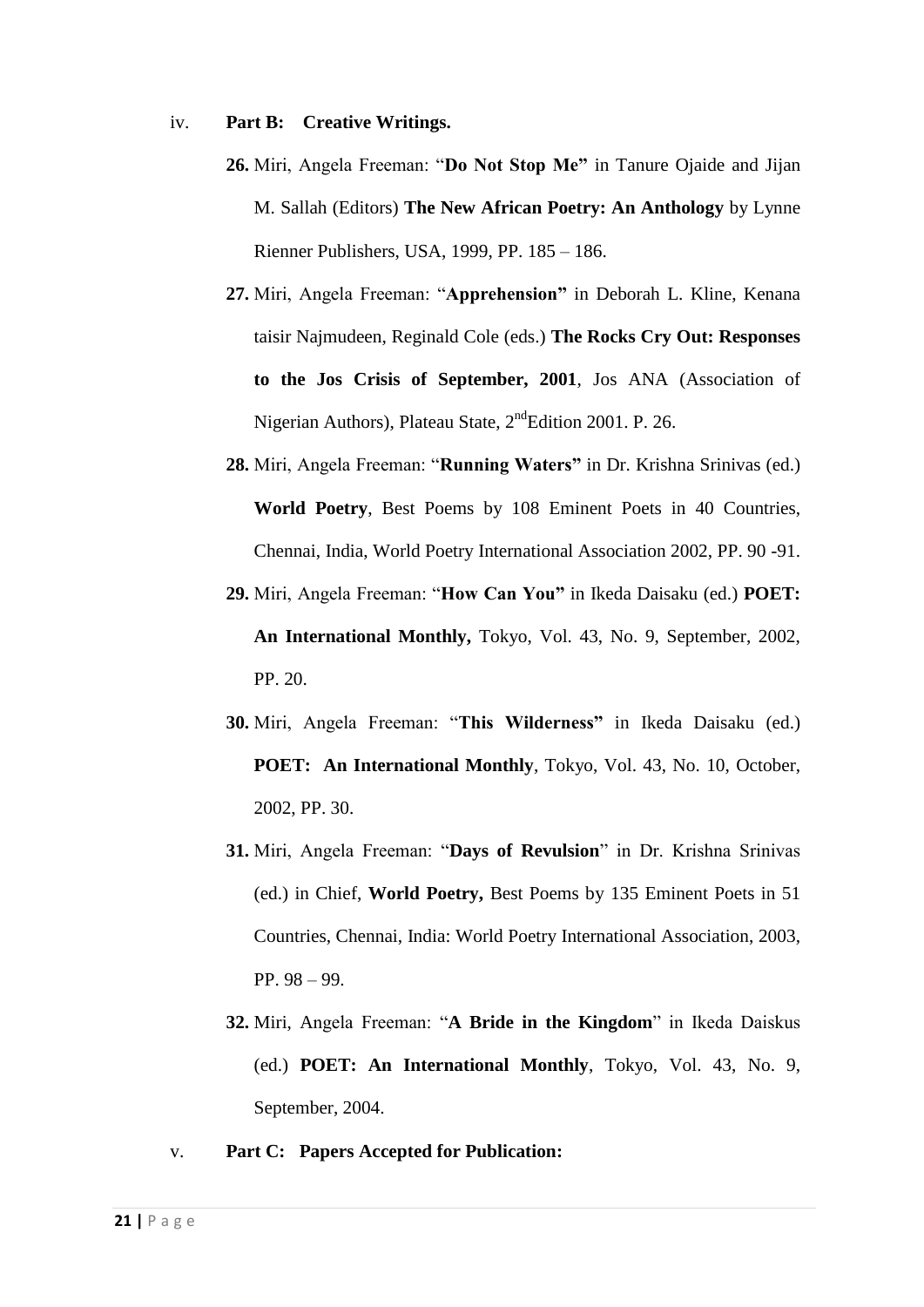- 1. Miri, Angela Freeman: "Empowering Women on the Printed Page**:** The Example of Zaynab Alkali"s **The Stillborn"** in Amali, Idris O. O. (ed.) **Zaynab Alkali in Focus: Critical Perspective on a Female Voice from Northern Nigeria,** Chapter 8, 1999, PP. 91 – 112 (**see galley proof)**.
- 2. Miri, Angela Freeman: "**The Image of the Igbo in Northern Nigerian Stereotypes**", Contribution to a **Festschrift** in honour of Professor J. O. Ojoade of University of Jos, (forthcoming).
- 3. Miri, Angela Freeman & Best, Christy: "**Mainstreaming Women in the University System:** The University of Jos Experience". (Forthcoming in J. S. Illah Ed.).
- 4. Miri, Angela Freeman: "Traditional African Female Poetry: An Ageless and Thriving Tradition in the  $21<sup>st</sup>$  Century". (Forthcoming in the Nigerian Folklore Society Conference Proceedings).

## **R. WORKS/RESEARCHES COMPLETED BUT YET TO BE PUBLISHED.**

- 1. "Leopold Sedar Senghor: "**The Philosopher and Apostle of Negritude**" 1982.
- 2. Oral Poetry as Related to Patterns of Life Symbol Among My People, 1982.
- 3. "Themes, Features and Values of Mernyang Folktales" M. A. Thesis, University of Jos, 1987.
- 4. **"SE-CHAN:** A Traditional Poetry of the Mernyang of Plateau State sponsored through a Senate Research Grant that was granted the researcher in 1995.
- 5. **"Mernyang Satirical Songs (Se-Chan)**: A Critical Study". PhD. Thesis in the Department of English submitted to the School of Post Graduate Studies, University of Jos, Jos-Nigeria, 1997.
- 6. "**Non-African Poetry:** A Study for SSCE and UMME 1998 2001.

## **S. AWARDS.**

## **EXTERNAL.**

i. 2002. **Women of 2001 Award Diploma** by the Governing Board of **International Who's Who** of American Biographical Institute, Raleigh, North – Carolina U.S.A for "Significant Career Achievements and Contributions to Society".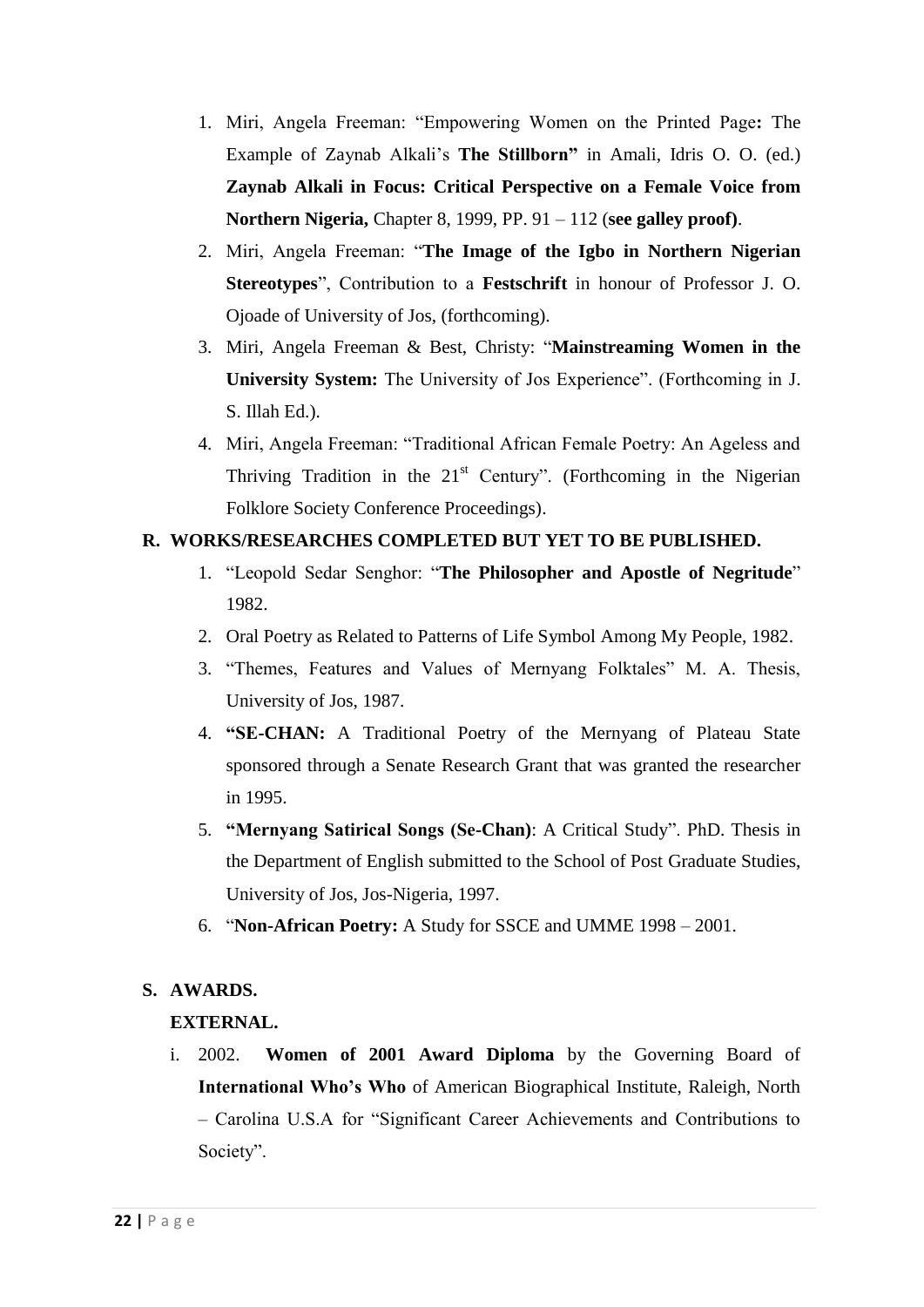- ii. 2002. **Honorary Biographical Entry in the Ninth Edition of International Who's who** of Professional and Business Women of the American Biographical Institute.
- iii. 2002. Nominated for **Inclusion in the Eleventh Edition of the International Directory of Distinguished Leadership, ABI,** and Honoured in Contemporary Who is Who for the year.
- iv. 2003. Member, Research Board of Advisors of ABI.
- v. 2003. Member, Professional Women"s Advisory Board of ABI.
- vi. 2003. **Poet of the Millennium Award** by World Poetry Association, Chennai, India.
- vii. 2003. Nominated and Honoured by the Advisory Board of ABI, as **Woman of the Year 2005, Honouring Community Service and Professional Achievements.**
- viii. Award for Effective Leadership by the National Association of Plateau State Students of Nursing/Midwifery Jos and Vom, 2009.
- ix. National Council of Women Societies Nigeria at 50: **2010 Service to Humanity Award in Recognition of Distinguished Service and Immense Contributions to Humanity**, Abuja, 2011.
- x. **African Meritorious Service Award for Good Leadership** by Africa International Media Organization Abuja, 2008.
- xi. **Distinguished Leadership Gold Award for Landmark Achievements** by Legend Leaders/Events Monitors in Collaboration with League of Journalists of International Repute, 2011.
- xii. 2017. Member of the Nigerian Academy of Letters.

#### **INTERNAL**

- i. 2000. **Mother – Figure of the Department Award** by the Department of English Literacy Circle (ELIC).
- ii. 2005. **A Prestigious Award for Academic Excellence** by the Department of English Literacy Circle (ELIC) University of Jos, Jos.
- iii. **An Award of Excellence As a Custodian of Health in Recognition of Outstanding Contributions in the Protection of Lives in Plateau State** by Students Union Government, University of Jos, Jos 2007/2008 EXCO.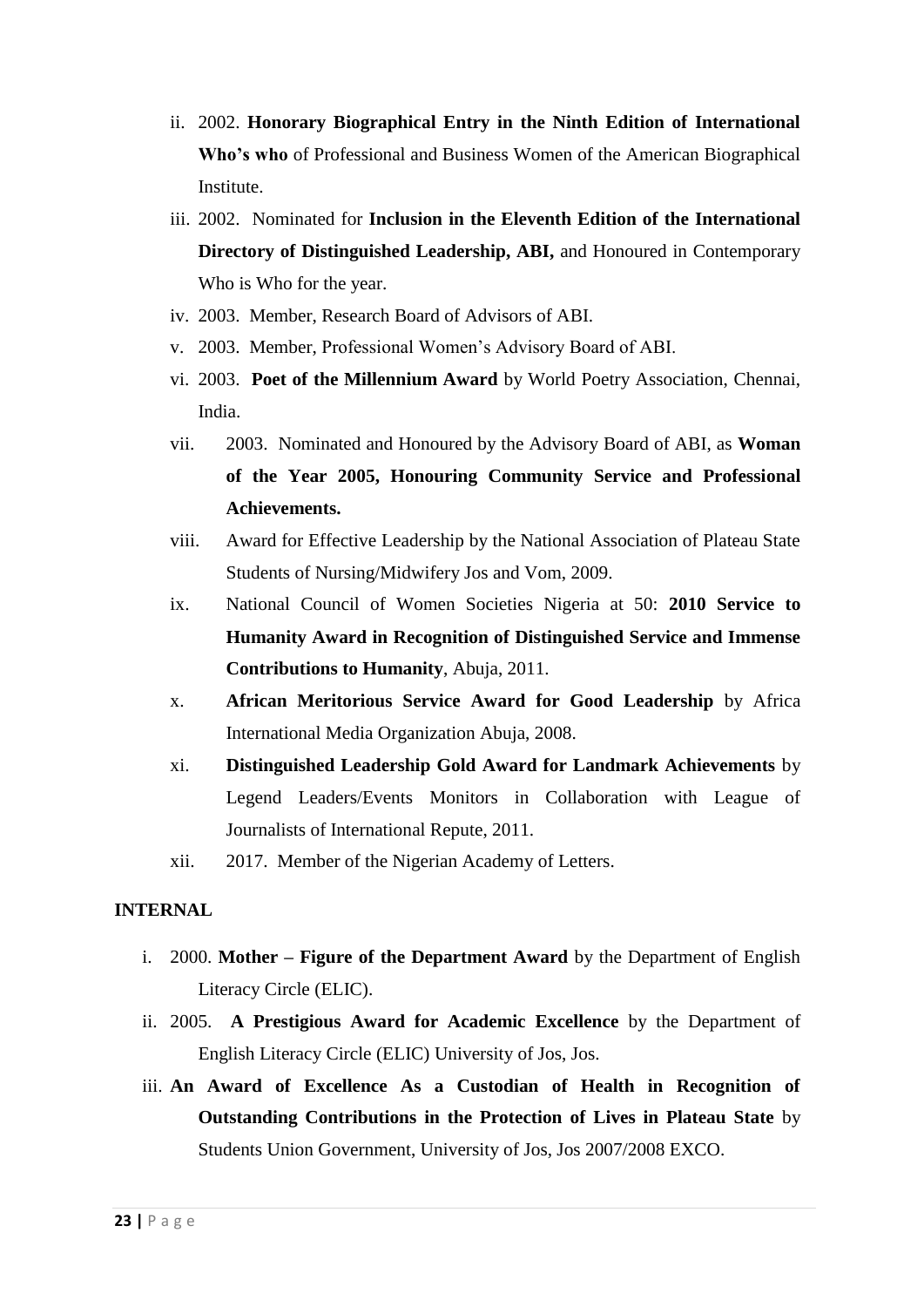- iv. **Jos Carnegie Partnership/Gender Intervention Team Honorary Award, 2010 for Her Developmental Female Leadership Role in the University of Jos**, Jos.
- v. Award by the Students" Union Government, University of Jos 2009/2010 as: **A Female ICON on the Plateau**.
- vi. Award by the Students" Union Government, University of Jos as:

#### **An Ambassador of Peace**, 2010.

vii. Women Achievers Awards by the Center for Women Studies University of Jos, August 2015.

#### **T. COMMUNITY SERVICE.**

Member of Local Associations and groups aimed at community development and service such as the following, which are community based.

- 1. Member, University of Jos Women Association, 1985 date.
- 2. Elected National Director of Research for National Association of Women Academics (NAWACS) 1998 – 2008).
- 3. Member, Nigerian Museum Society, 1997.
- 4. The Shendam Old Girls" Association (SHOGA) and a-one-time Financial Secretary of the Association.
- 5. The Pan Women Development Association, Jos Branch.
- 6. The "Meorap" Mernyang Development Association, Jos Branch.
- 7. Vice-Chairman of Parents" Teachers" Association (PTA) of Unijos Women Association Nursery/Primary School, (1997 – 2000).
- 8. A Member of the Management Board of Unijos Women Association Nursery/Primary School, (1997 – 2000).
- 9. Executive Member (PRO) of the **ngwang Ishi, Ocar, Tarok, Ngitong**, Plateau State Chapter.
- 10. Secretary, Diamond Sisters of Jos, A Philanthropic Organisation.
- 11. *Chairperson, Family Support Programme (FSP)* in Langtang L.G.A. of Plateau State from 1994 – 1997. As Chairperson, I performed the responsibility of organising sensitization workshops and mobilizing both the men and womenfolk via the FSP Programme for national unity, cohesion and peaceful co-existence among Nigerian families, (especially in Langtang North L.G.A.) for national development. As part of this effort, I successfully organized a sensitization workshop on the programme on February  $27<sup>th</sup>$ , 1995 at the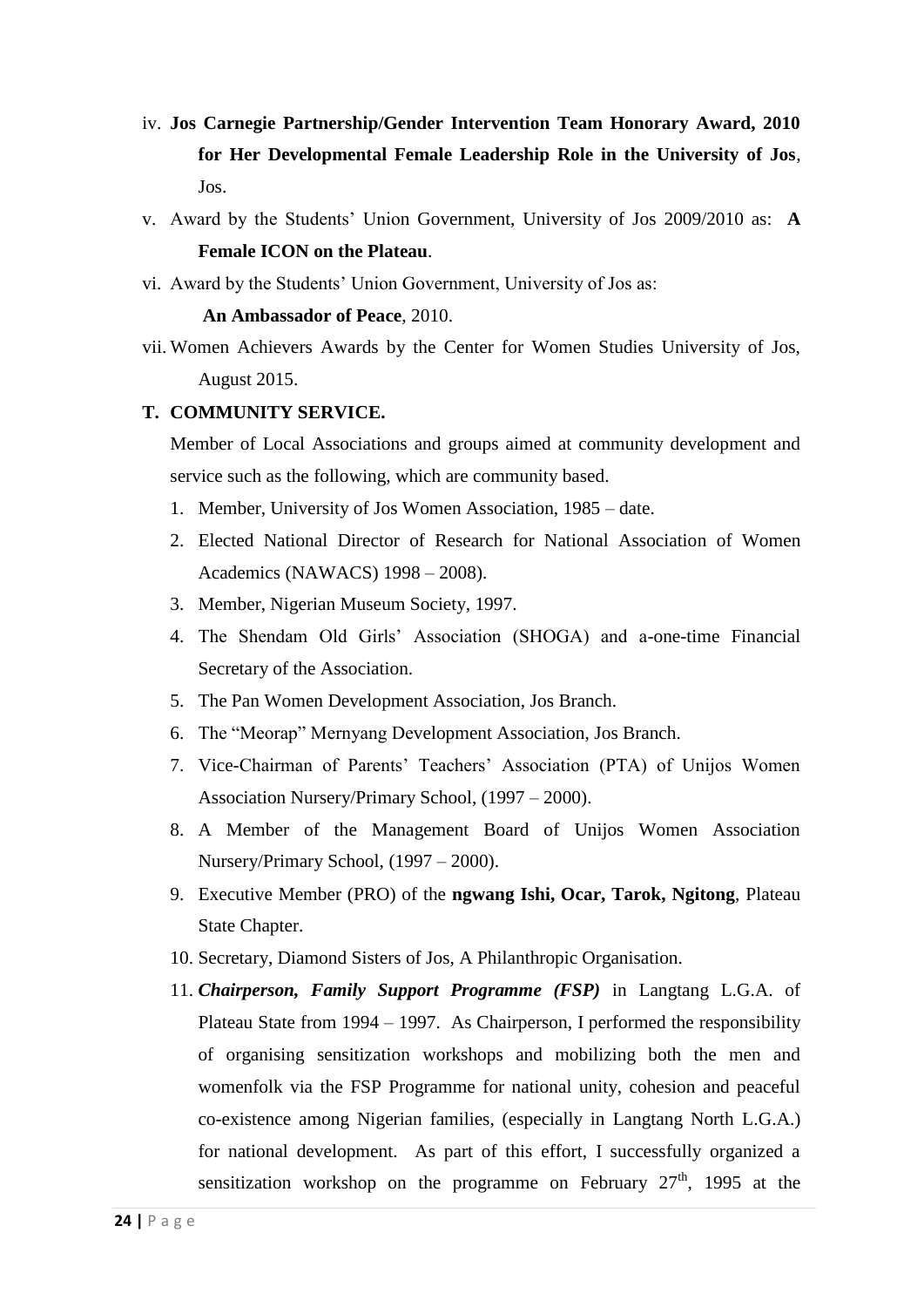Langtang North Local Government Secretariat where several papers on relevant areas of the programme were presented in English, Hausa and Taroh languages respectively. The programme recorded a major success in the area also, during the tour of the Langtang North Chapter by the then State Chairperson of the FSP and wife of the Military Administrator of Plateau State Hajiya Fathia H. I. Shuaibu on  $22<sup>nd</sup>$  November, 1996.

- 12. Matron of Girl-Guides in Langtang North L.G.A. form  $26<sup>th</sup>$  July, 1994 July, 1997.
- 13. Chairman, 2004 Harvest Thanksgiving and Bazaar Planning Committee of St. Finbarrs" Catholic Church, Rayfield, Jos, Plateau State.
- 14. Member of the Archdiocesan Women Empowerment Advisory Board (AWEP) of the Catholic Archdiocese of Jos, Plateau State,  $6<sup>th</sup>$  July, 2006 to date.
- 15. National Patron of the National Association of Plateau State Students (NAPSS) National Body Jos, 2009.

## **U. HOBBIES.**

Reading, Cooking, Gardening, Travelling, Listening to Gospel and Country Music.